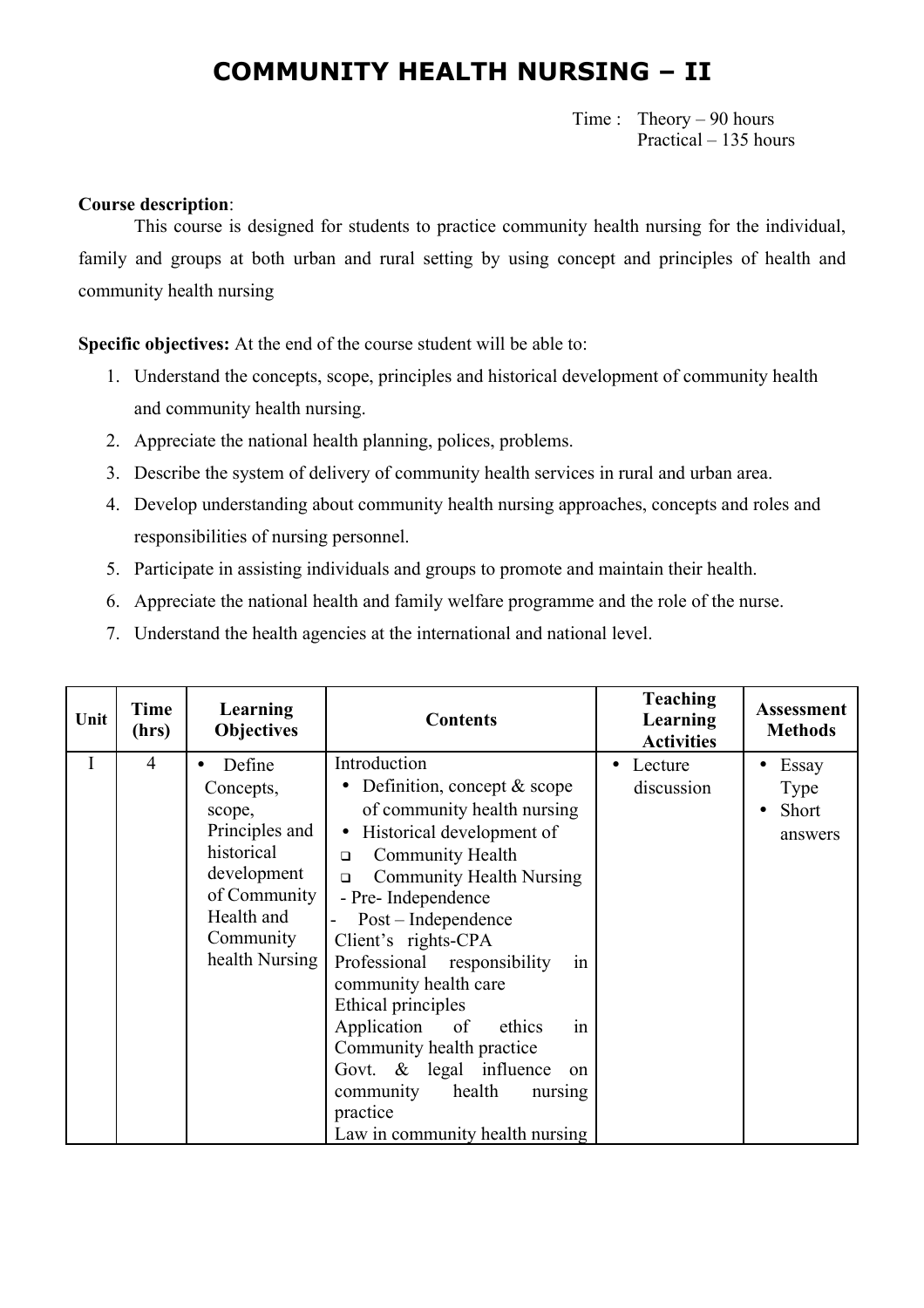| Unit         | <b>Time</b><br>(hrs) | Learning<br><b>Objectives</b>                                                                                                                                                                                                                                                                                                                                                                                                                                         | <b>Contents</b>                                                                                                                                                                                                                                                                                                                                                                                                                                                                                                                                                                                                                                                                                                                                                                                      | <b>Teaching</b><br>Learning<br><b>Activities</b>                                                                                                            | <b>Assessment</b><br><b>Methods</b>         |
|--------------|----------------------|-----------------------------------------------------------------------------------------------------------------------------------------------------------------------------------------------------------------------------------------------------------------------------------------------------------------------------------------------------------------------------------------------------------------------------------------------------------------------|------------------------------------------------------------------------------------------------------------------------------------------------------------------------------------------------------------------------------------------------------------------------------------------------------------------------------------------------------------------------------------------------------------------------------------------------------------------------------------------------------------------------------------------------------------------------------------------------------------------------------------------------------------------------------------------------------------------------------------------------------------------------------------------------------|-------------------------------------------------------------------------------------------------------------------------------------------------------------|---------------------------------------------|
| $\mathbf{I}$ | 6                    | Describe<br>$\bullet$<br>health plans,<br>polices,<br>various<br>health<br>committees<br>and health<br>problems in<br>India                                                                                                                                                                                                                                                                                                                                           | Health Planning and Polices<br>and Problems<br>National health planning<br>in India Five year Plan's<br>Various committees and<br>commissions on health<br>and family welfare<br>Central council for<br>$\Box$<br>health and family<br>welfare (CCH and<br>FW)<br>National Health<br>$\Box$<br>polices (1983, 2002)<br>National population<br>$\Box$<br>policy<br>Rural health mission<br>$\Box$<br>• Health problems in India                                                                                                                                                                                                                                                                                                                                                                       | Lecture<br>$\bullet$<br>discussion<br>Panel<br>$\bullet$<br>discussion                                                                                      | Essay type<br>$\bullet$<br>Short<br>answers |
| III          | 15                   | Describe the<br>$\bullet$<br>system of<br>delivery of<br>community<br>health<br>services in<br>rural and<br>urban areas<br>List the<br>$\bullet$<br>functions of<br>various<br>levels and<br>their<br>staffing<br>pattern<br>Explain the<br>$\bullet$<br>components<br>of health<br>services<br>Describe<br>$\bullet$<br>alternative<br>systems of<br>health<br>promotion<br>and health<br>maintenance<br>Describe the<br>$\bullet$<br>chain of<br>referral<br>system | Delivery of community<br>health services<br>Planning, budgeting and<br>material management of<br>SCs, PHC and CHC<br><b>Rural:</b> Organization,<br>staffing and functions of<br>rural health services<br>provided by government<br>at:<br>Village<br>$\Box$<br>Subcentre<br>$\Box$<br>Primary health center<br>□<br>Community health<br>$\Box$<br>center/ sub divisional<br>Hospitals<br>$\Box$<br>District<br>$\Box$<br><b>State</b><br>$\Box$<br>Center<br>$\Box$<br><b>Urban:</b> Organization,<br>staffing and functions of<br>urban health services<br>provided by government<br>at:<br>Slums<br>$\Box$<br>Dispensaries<br>$\Box$<br>Material and child<br>$\Box$<br>health centers<br><b>Special Clinics</b><br>$\Box$<br>Hospitals<br>$\Box$<br>Corporation/<br>$\Box$<br>Municipality/Board | Lecture<br>le<br>discussion<br>Visits to<br>lo.<br>various<br>health<br>delivery<br>systems<br>Supervised<br>lo<br>field<br>practice<br>Panel<br>discussion | Essay type<br>$\bullet$<br>Short<br>answers |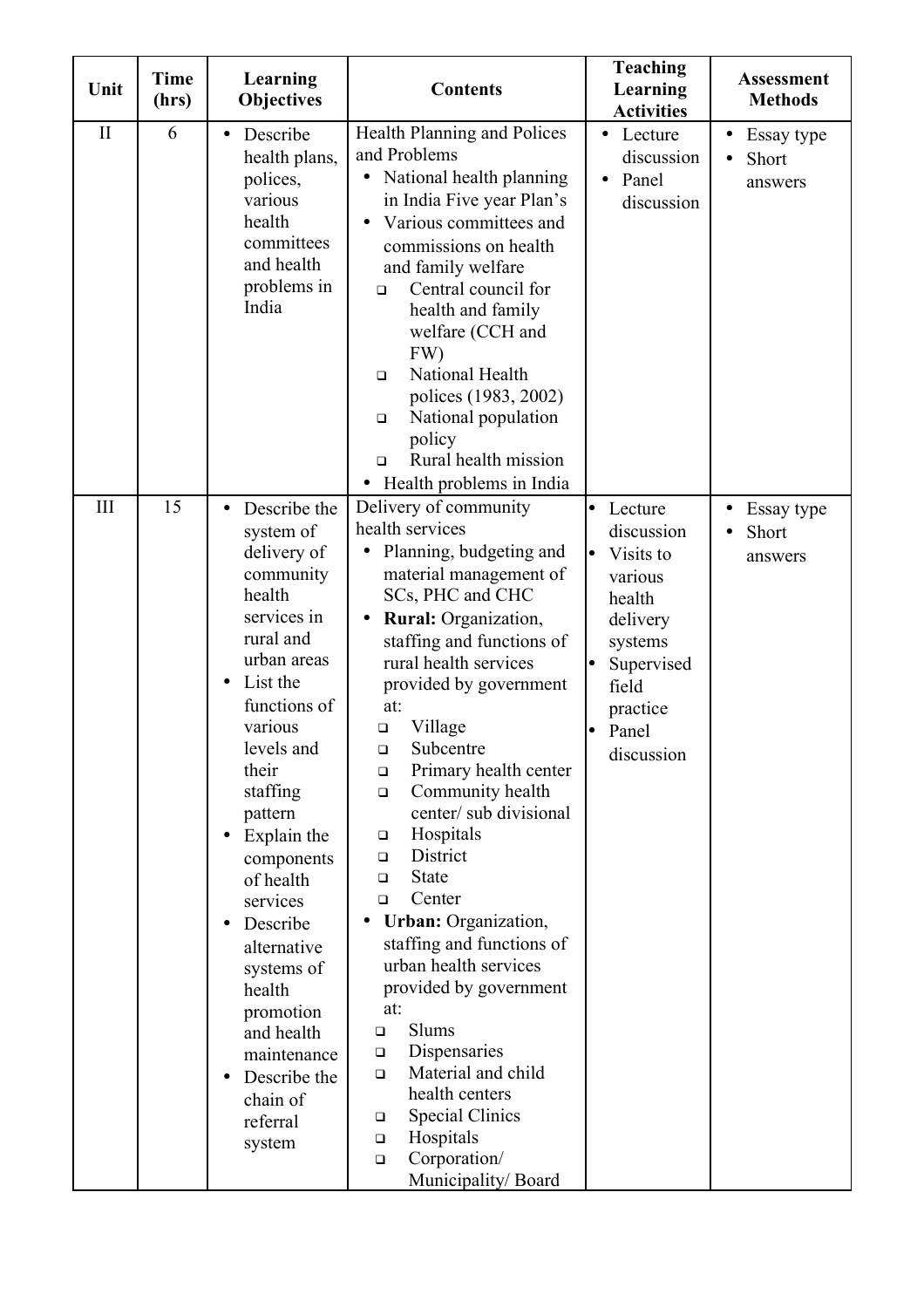| Unit | Time<br>(hrs) | Learning<br><b>Objectives</b>                                                                                                                                                       | <b>Contents</b>                                                                                                                                                                                                                                                                                                                                                                                                                                                                                                                                                                                                                                                                                                                        | <b>Teaching</b><br>Learning<br><b>Activities</b>                                                                                                                 | <b>Assessment</b><br><b>Methods</b>                             |
|------|---------------|-------------------------------------------------------------------------------------------------------------------------------------------------------------------------------------|----------------------------------------------------------------------------------------------------------------------------------------------------------------------------------------------------------------------------------------------------------------------------------------------------------------------------------------------------------------------------------------------------------------------------------------------------------------------------------------------------------------------------------------------------------------------------------------------------------------------------------------------------------------------------------------------------------------------------------------|------------------------------------------------------------------------------------------------------------------------------------------------------------------|-----------------------------------------------------------------|
|      |               |                                                                                                                                                                                     | Components of health<br>$\bullet$<br>services<br>Environmental<br>$\Box$<br>sanitation<br>Health education<br>□<br>Vital statistics<br>$\Box$<br>M.C.H. antenatal,<br>$\Box$<br>natal, postnatal, MTP<br>Act, female feticide<br>act, child adoption act<br>Family welfare<br>$\Box$<br>National health<br>$\Box$<br>programmes<br>School health services<br>$\Box$<br>Occupational health<br>□<br>Defense service<br>$\Box$<br><b>Institutional services</b><br>$\Box$<br>Systems of medicine and<br>health care<br>Allopathy<br>$\Box$<br>Indian system of<br>$\Box$<br>medicine and<br>Homeopathy<br>Alternative health care<br>$\Box$<br>systems like yoga,<br>meditation, social and<br>spiritual healing etc.<br>Referral system |                                                                                                                                                                  |                                                                 |
| IV   | 25            | Describe<br>Community<br>Health<br><b>Nursing</b><br>approaches<br>and concepts<br>Describe the<br>roles and<br>responsibility<br>of<br>Community<br>health<br>nursing<br>personnel | <b>Community health nursing</b><br>approaches, concepts and<br>roles and responsibilities of<br>nursing personnel<br>Approaches<br>Nursing theories and<br>□<br>nursing process<br>Epidemiological<br>$\Box$<br>approach<br>Problem solving<br>$\Box$<br>approach<br>Evidence based<br>$\Box$<br>approach empowering<br>people to care for<br>themselves<br>Concepts of primary<br>Health Care:<br>Equitable distribution<br>$\Box$<br>Community<br>$\Box$<br>participation<br>Focus on prevention<br>$\Box$<br>Use of appropriate<br>$\Box$<br>technology<br>Multi sectoral<br>$\Box$<br>approach                                                                                                                                     | • Lecture<br>discussion<br>• Demonstrat<br>10n<br>• Practice<br>session<br>• Supervised<br>field<br>practice<br>• Participatio<br>n in camps<br>Group<br>project | Essay type<br>$\bullet$<br><b>Short</b><br>$\bullet$<br>answers |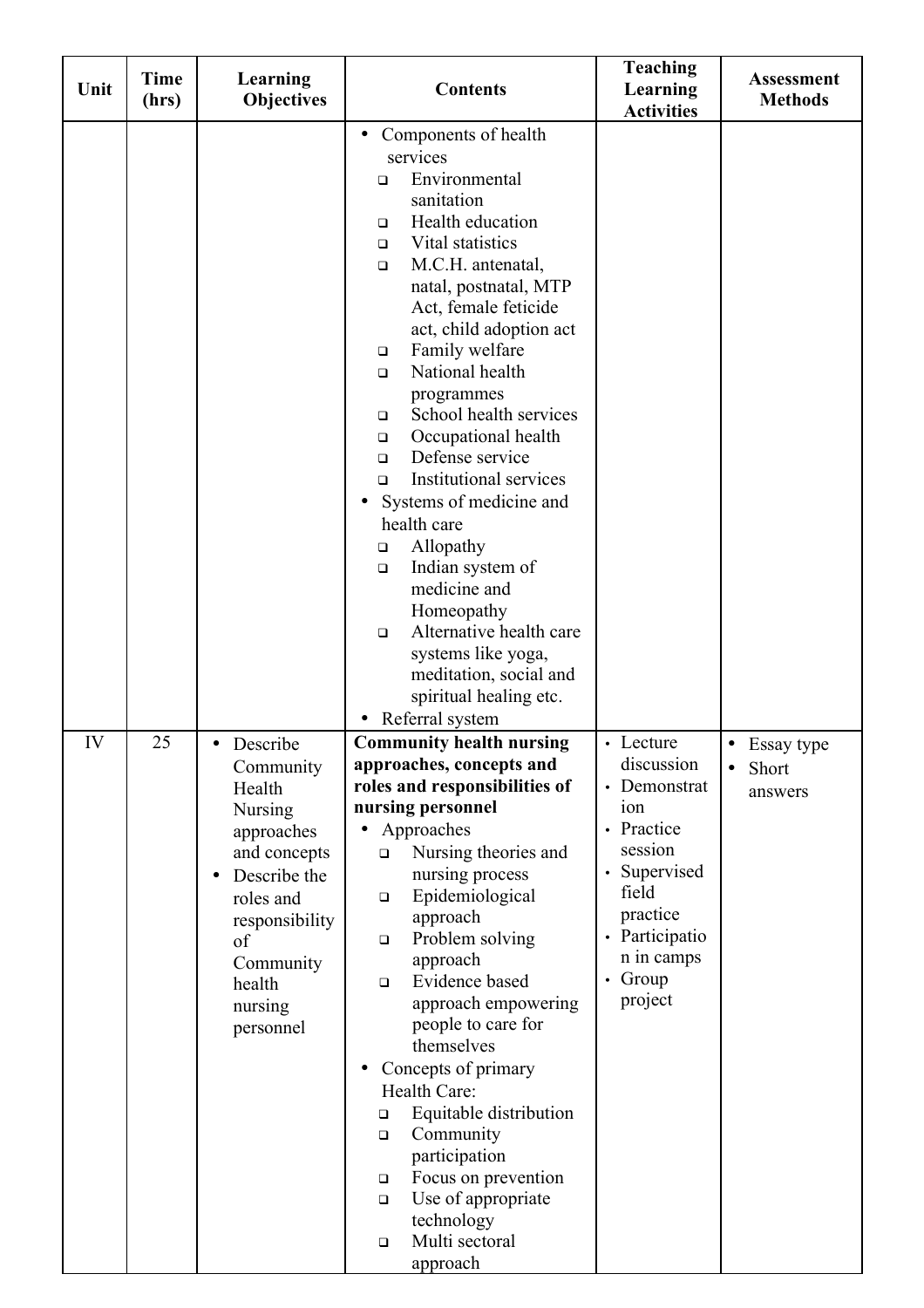| Unit         | <b>Time</b><br>(hrs) | Learning<br>Objectives                                                                                                                                                    | <b>Contents</b>                                                                                                                                                                                                                                                                                                                                                                                                                                                                                                                                                                                                                                                                                                                                                                                                                                                                                                                                                                                         | <b>Teaching</b><br>Learning<br><b>Activities</b>                                                                  | <b>Assessment</b><br><b>Methods</b> |
|--------------|----------------------|---------------------------------------------------------------------------------------------------------------------------------------------------------------------------|---------------------------------------------------------------------------------------------------------------------------------------------------------------------------------------------------------------------------------------------------------------------------------------------------------------------------------------------------------------------------------------------------------------------------------------------------------------------------------------------------------------------------------------------------------------------------------------------------------------------------------------------------------------------------------------------------------------------------------------------------------------------------------------------------------------------------------------------------------------------------------------------------------------------------------------------------------------------------------------------------------|-------------------------------------------------------------------------------------------------------------------|-------------------------------------|
|              |                      |                                                                                                                                                                           | • Roles and responsibilities<br>of Community health<br>nursing personnel in<br>Family health services<br>$\Box$<br><b>Information Education</b><br>$\Box$<br>Communication (IEC)<br>Management<br>$\Box$<br>information System<br>(MIS): maintenance of<br>Records & Reports<br>Training and<br>$\Box$<br>supervision of various<br>categories of health<br>workers<br>National Health<br>O<br>Programmes<br>Environmental<br>O<br>sanitation<br>Maternal and child<br>$\Box$<br>health and family<br>welfare<br>Treatment of minor<br>O<br>ailments<br>School health services<br>❏<br>Occupational health<br>$\Box$<br>Organization of clinics,<br>$\Box$<br>camps: types,<br>preparation, planning,<br>conduct and evaluation<br>Waste management in<br>$\Box$<br>the center, clinics etc.<br>Home visit: Concept,<br>Principles, Process,<br>techniques: Bag Technique<br>home visit<br>Qualities of Community<br><b>Health Nurse</b><br>Job description of<br>Community health nursing<br>personnel |                                                                                                                   |                                     |
| $\mathbf{V}$ | 15                   | • Describe and<br>appreciate the<br>activities of<br>Community<br>health nurse<br>in assisting<br>individuals<br>and groups to<br>promote and<br>maintain their<br>health | <b>Assisting individuals and</b><br>groups to promote and<br>maintain their health<br>Empowerment for self care<br>of individuals, families and<br>groups in $-$<br>A. Assessment of Self and<br>family<br>Monitoring growth and<br>□<br>development<br>- Mile stones<br>- Weight measurement<br>- Social development                                                                                                                                                                                                                                                                                                                                                                                                                                                                                                                                                                                                                                                                                   | Lecture<br>discussion<br>Demonstrati<br>on<br>Practice<br>$\bullet$<br>session<br>Supervised<br>field<br>practice | Essay type<br>Short<br>answers      |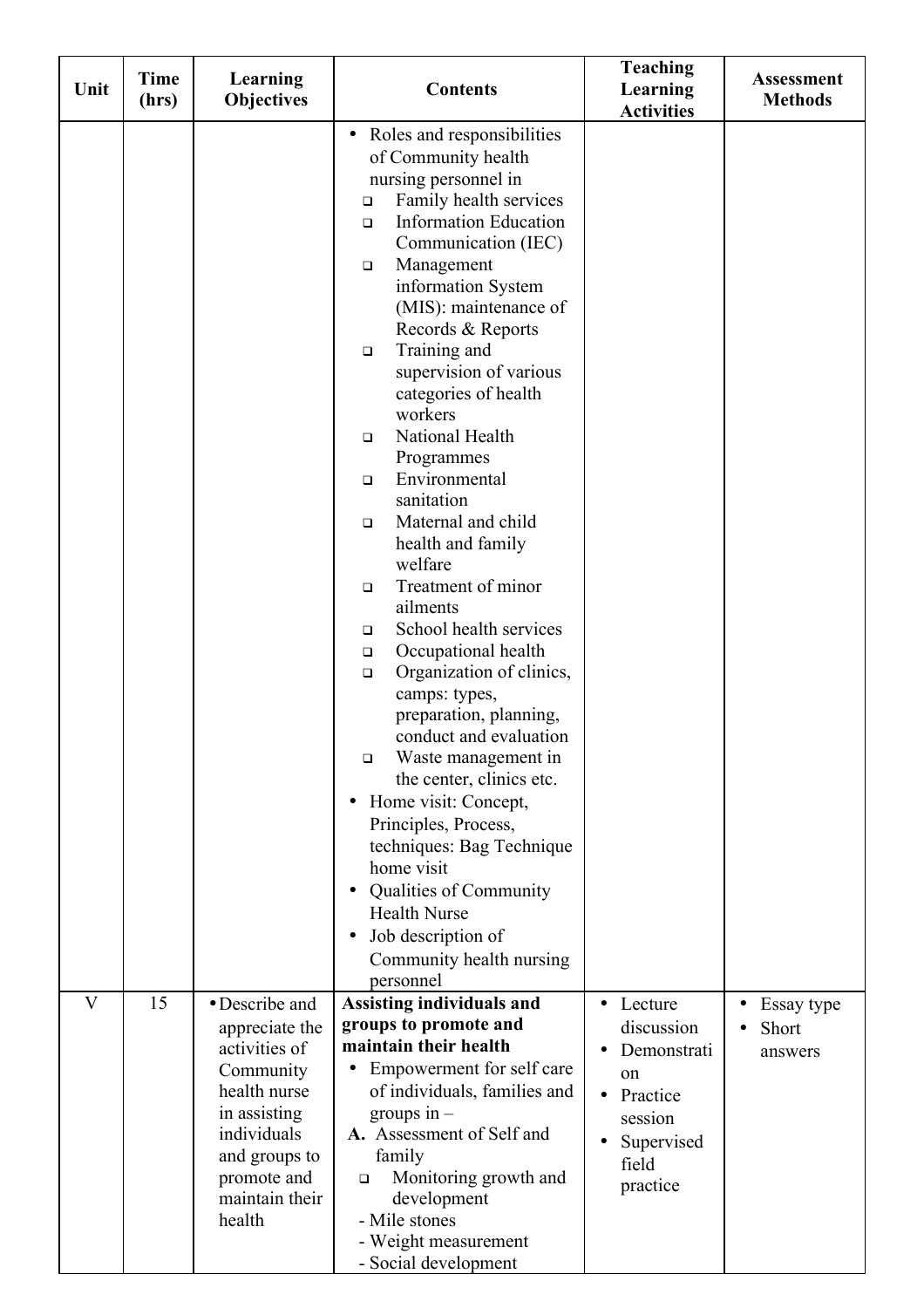| Unit | <b>Time</b><br>(hrs) | Learning<br><b>Objectives</b> | <b>Contents</b>                                                                                                                                                                                                                                                                                                                                                                                                                                                                                                                                                                                                                                                                                                                                                                                                                                                                                                                                                                                                                                                                                                                                                                                                                                                                                                                                        | <b>Teaching</b><br>Learning<br><b>Activities</b>                                 | <b>Assessment</b><br><b>Methods</b> |
|------|----------------------|-------------------------------|--------------------------------------------------------------------------------------------------------------------------------------------------------------------------------------------------------------------------------------------------------------------------------------------------------------------------------------------------------------------------------------------------------------------------------------------------------------------------------------------------------------------------------------------------------------------------------------------------------------------------------------------------------------------------------------------------------------------------------------------------------------------------------------------------------------------------------------------------------------------------------------------------------------------------------------------------------------------------------------------------------------------------------------------------------------------------------------------------------------------------------------------------------------------------------------------------------------------------------------------------------------------------------------------------------------------------------------------------------|----------------------------------------------------------------------------------|-------------------------------------|
|      |                      |                               | Temperature and Blood<br>$\Box$<br>pressure monitoring<br>Menstrual cycle<br>$\Box$<br>Breast, self examination<br>$\Box$<br>and testicles<br>Warning signs of various<br>$\Box$<br>diseases<br>Tests: Urine for sugar<br>$\Box$<br>and albumin, blood sugar<br><b>B.</b> Seek health services for<br>Routine checkup<br>$\Box$<br>Immunization<br>$\Box$<br>Counseling diagnosis<br>$\Box$<br>Treatment<br>$\Box$<br>Follow up<br>$\Box$<br>C. Maintenance of health<br>records for self and family<br><b>D.</b> Continue medical care and<br>follow up in community for<br>various diseases and<br>disabilities<br>E. Carryout therapeutic<br>procedures as prescribed/<br>required for self and family<br>F. Waste Management<br>Collection and<br>$\Box$<br>disposable of waste at<br>home and community<br>G. Sensitize and handle social<br>issues affecting health and<br>development for self and<br>family<br>Women Empowerment<br>Women and child abuse<br>Abuse of elders<br>$\bullet$<br>Female feticide<br>Commercial sex workers<br>Food adulteration<br>$\bullet$<br>Substance abuse<br>H. Utilize community<br>resources for self and<br>family<br>Trauma services<br>□<br>Old age homes<br>$\Box$<br>Orphanage<br>$\Box$<br>Homes for physically<br>$\Box$<br>and mentally challenged<br>individuals<br>Homes for destitute<br>$\Box$ | Individual<br>$\bullet$<br>group/<br>family/<br>community<br>health<br>education |                                     |
|      |                      |                               |                                                                                                                                                                                                                                                                                                                                                                                                                                                                                                                                                                                                                                                                                                                                                                                                                                                                                                                                                                                                                                                                                                                                                                                                                                                                                                                                                        |                                                                                  |                                     |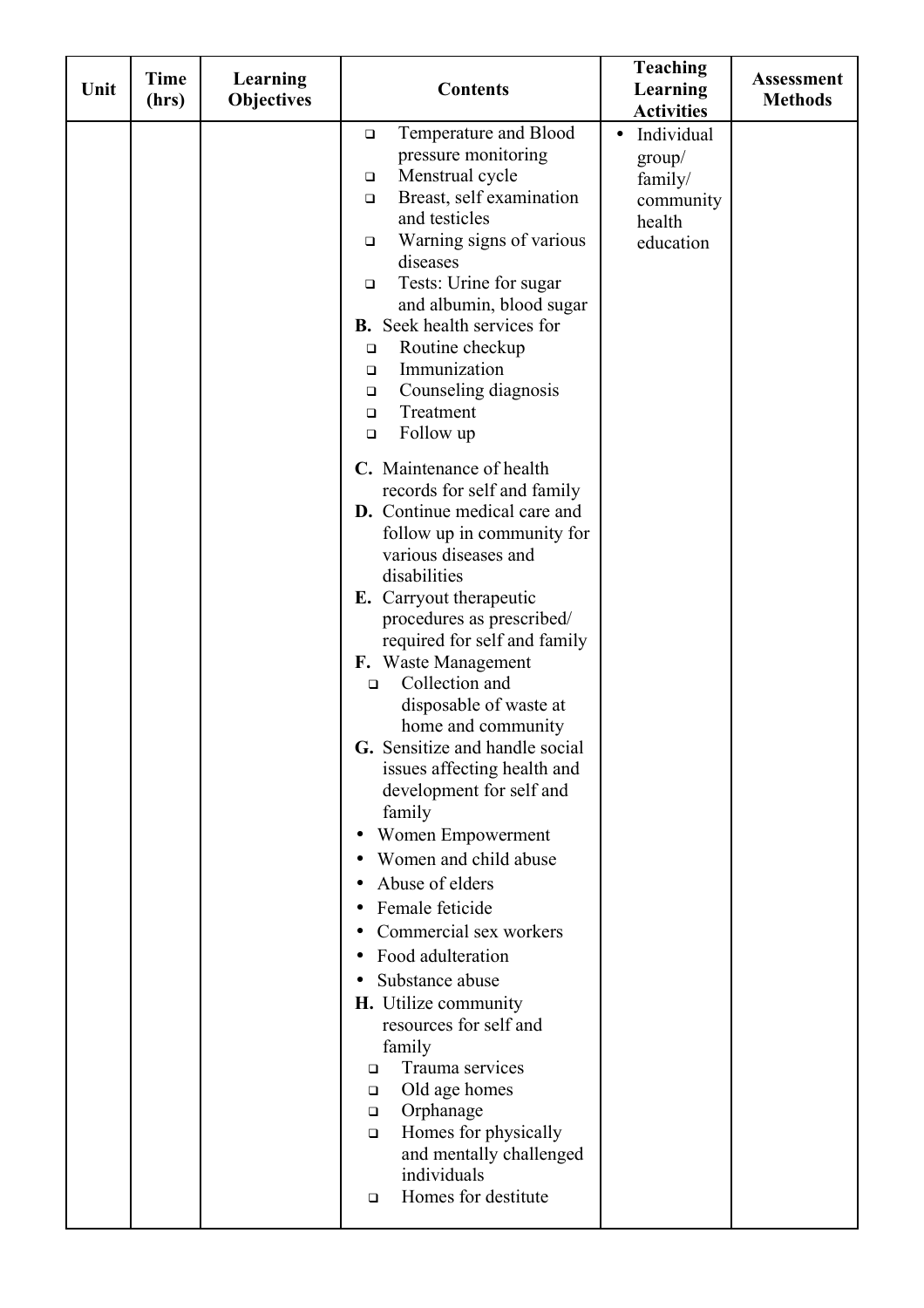| Unit | <b>Time</b><br>(hrs) | Learning<br><b>Objectives</b>                                                                                                                                            | <b>Contents</b>                                                                                                                                                                                                                                                                                                                                                                                                                                                                                                                                                                                                                                                                                                                                                                                                                                                                                                                                                                                                                                                                                                                                                                                                                                                                                    | <b>Teaching</b><br>Learning<br><b>Activities</b>                                                           | <b>Assessment</b><br><b>Methods</b>         |
|------|----------------------|--------------------------------------------------------------------------------------------------------------------------------------------------------------------------|----------------------------------------------------------------------------------------------------------------------------------------------------------------------------------------------------------------------------------------------------------------------------------------------------------------------------------------------------------------------------------------------------------------------------------------------------------------------------------------------------------------------------------------------------------------------------------------------------------------------------------------------------------------------------------------------------------------------------------------------------------------------------------------------------------------------------------------------------------------------------------------------------------------------------------------------------------------------------------------------------------------------------------------------------------------------------------------------------------------------------------------------------------------------------------------------------------------------------------------------------------------------------------------------------|------------------------------------------------------------------------------------------------------------|---------------------------------------------|
| VI   | 20                   | Describe<br>$\bullet$<br>national<br>health and<br>family<br>welfare<br>programmes<br>and role of a<br>nurse<br>Describe the<br>various<br>health<br>schemes in<br>India | National health and family<br>welfare programmes and the<br>role of a nurse<br>1. National API programme<br>2. Revised National<br>tuberculosis control<br>programme (RNTCP)<br>3. National Anti-Malaria<br>programme<br>4. National Filaria control<br>programme<br>5. National Guinea worm<br>eradication programme<br>6. National Leprosy eradication<br>programme<br>7. National AIDS control<br>programme<br>8. STD control programme<br>9. National Programme for<br>Control of blindness<br>10.Iodine deficiency disorder<br>programme<br>11. Expanded programme on<br>immunization<br>12. National Family welfare<br>Programme - RCH<br>programme historical<br>development, organization,<br>administration, research,<br>constraints<br>13. National water supply and<br>sanitation programme<br>14. Minimum Need programme<br>15. National diabetics control<br>programme<br>16. Polio eradication: pulse polio<br>programme<br>17. National cancer control<br>programme<br>18. Yaws eradication<br>programme<br>19. National Nutritional Anemia<br>Prophylaxis programme<br>20.20 point programme<br>21.ICDS programme<br>22. Mid day meal applied<br>nutritional programme<br>23. National mental health<br>programme<br><b>Health Schemes</b><br>- ESI<br>-CGHS<br>-Health insurance | Lecture<br>$\bullet$<br>discussion<br>Participation<br>in national<br>health<br>programmes<br>Field visits | Essay type<br>$\bullet$<br>Short<br>answers |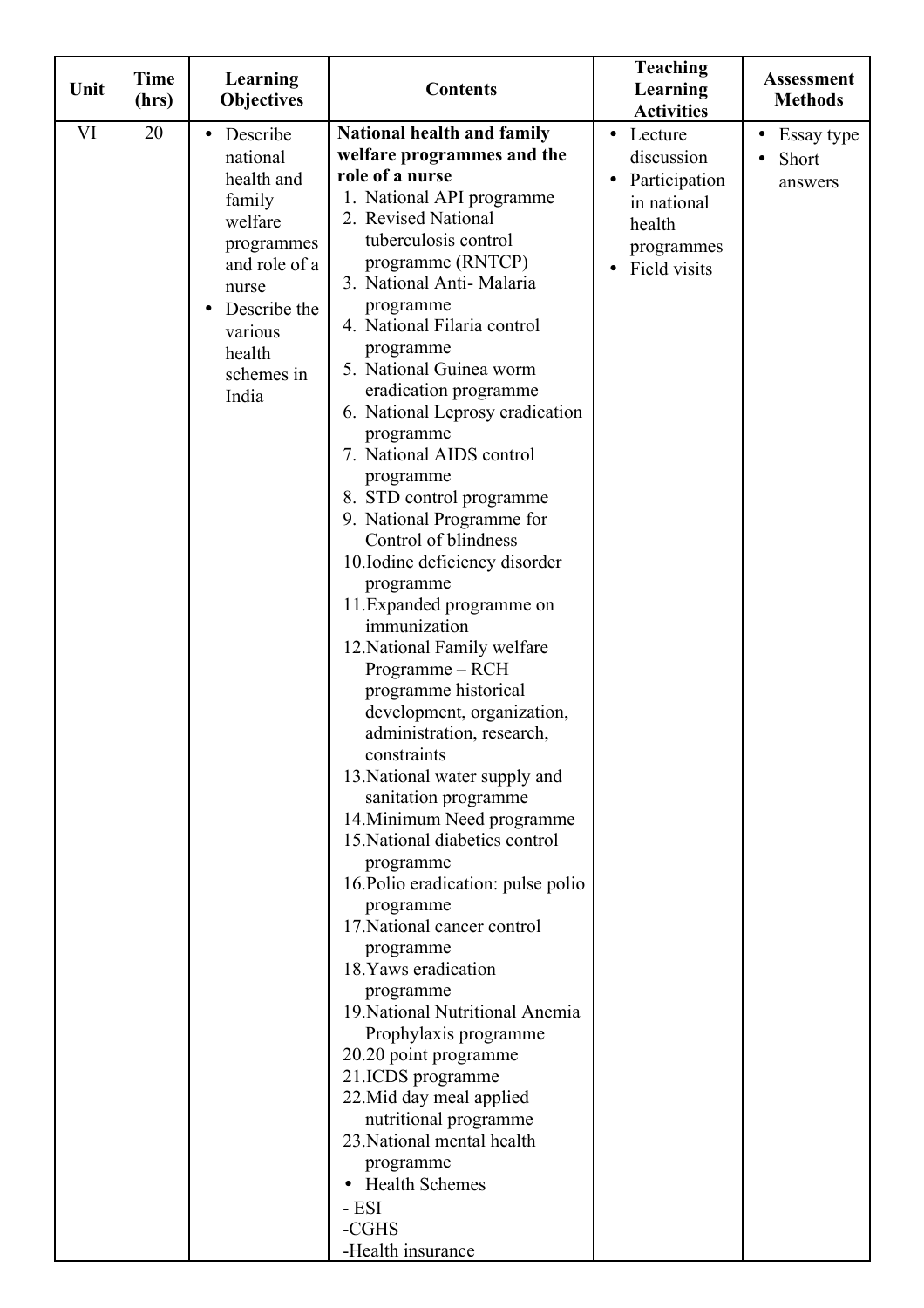| Unit | Time<br>(hrs) | Learning<br><b>Objectives</b>                                                                              | <b>Contents</b>                                                                                                                                                                                                                                                                                                     | <b>Teaching</b><br>Learning<br><b>Activities</b> | <b>Assessment</b><br><b>Methods</b>                |
|------|---------------|------------------------------------------------------------------------------------------------------------|---------------------------------------------------------------------------------------------------------------------------------------------------------------------------------------------------------------------------------------------------------------------------------------------------------------------|--------------------------------------------------|----------------------------------------------------|
| VII  | 5             | Explain the<br>roles and<br>functions of<br>various<br>national and<br>international<br>health<br>agencies | <b>Health Agencies International</b><br>- WHO, UNFPA, UNDP, World<br>Bank, FAO, UNICERF,<br>DANIDA, European,<br>Commission (EC), Red Cross,<br>USAID, UNESCO, Colombo<br>plan, ILO, CARE etc.<br>National – Indian Red Cross,<br>Indian Council for child welfare,<br>Family planning Association of<br>India etc. | • Lecture<br>discussion<br>Field visits          | Essay type<br><b>Short</b><br>$\bullet$<br>answers |

#### **Student References (**Bibliography)

- 1) Jayawanti, TNAI Nursing Manual, TNAI publication
- 2) K.Park, 'Text Book Of Preventive & Social Medicine'
- 3) K.Park, Essentials Of Community Health Nursing,
- 4) Rao Kasturi, 'An Introduction To Community Health Nursing', I publications.
- 5) Freeman Ruth, 'Community Health Nursing Practice'
- 6) Stanthope Lancaster, 'Community Health Nursing Process & Practice', Popular publication.
- 7) Basvantappa B.T, 'Community Health Nursing'
- 8) Anderson, 'Community as Partner, Theory & Practice'.
- 9) Allender, 'Community Health Nursing' B.I. Publications
- 10) Harpson, 'Hand Book of Community Health Nursing'
- 11) Shastr , 'Preventive & Social Medicine', National Publications
- 12) Sathe , 'Epidemiology & management of Health Care', Popular Publications
- 13) Vasundhara & Basvantappa , 'Community Health Nursing', Jaypee Publication
- 14) Mc. Evens M. 'Community based Nursing', Sanmdess publication
- 15) Kulkarni & Baride, 'Text Book of Community medicine', Vora Publications.
- 16) Cookfair Joan, 'Nursing Care in Community', Moby Publications
- 17) Maxey Public, 'Health & Preventive Medicine', Applin Colage Publications
- 18) Lippincotts, 'Community Health Nursing', Lrppincotts Publications
- 19) K.Park , 'Text Book of Preventive & Social Medicine'
- 20) Saunder, 'Essentials of Community based Nursing', Jones & Balet Publications
- 21) Mahajan Gupta, 'Textbook of Preventive & Social Medicine', Jaypee Publications
- 22) Walton, 'Community Concepts & Practice', Scuzt Foresmen Publications
- 23) Ghai Gupta, 'Essential Preventive Medicine', Vikas Publications
- 24) Babu Sheshu, 'Review in Community Medicine', Paras Publication
- 25) Lancaster, 'Community Health Nursing Process and Practice for Promoting Health', Morby Publications
- 26) Bhalerao, 'Synopsis in Preventive & Social Medicine', National Publications
- 27) Fromer Margareg, 'Community Health care & the Nursing Process', CV Mosby & Company Publications
- 28) Clarke, 'Preventive & Community Medicine', Boston Little Brown Company.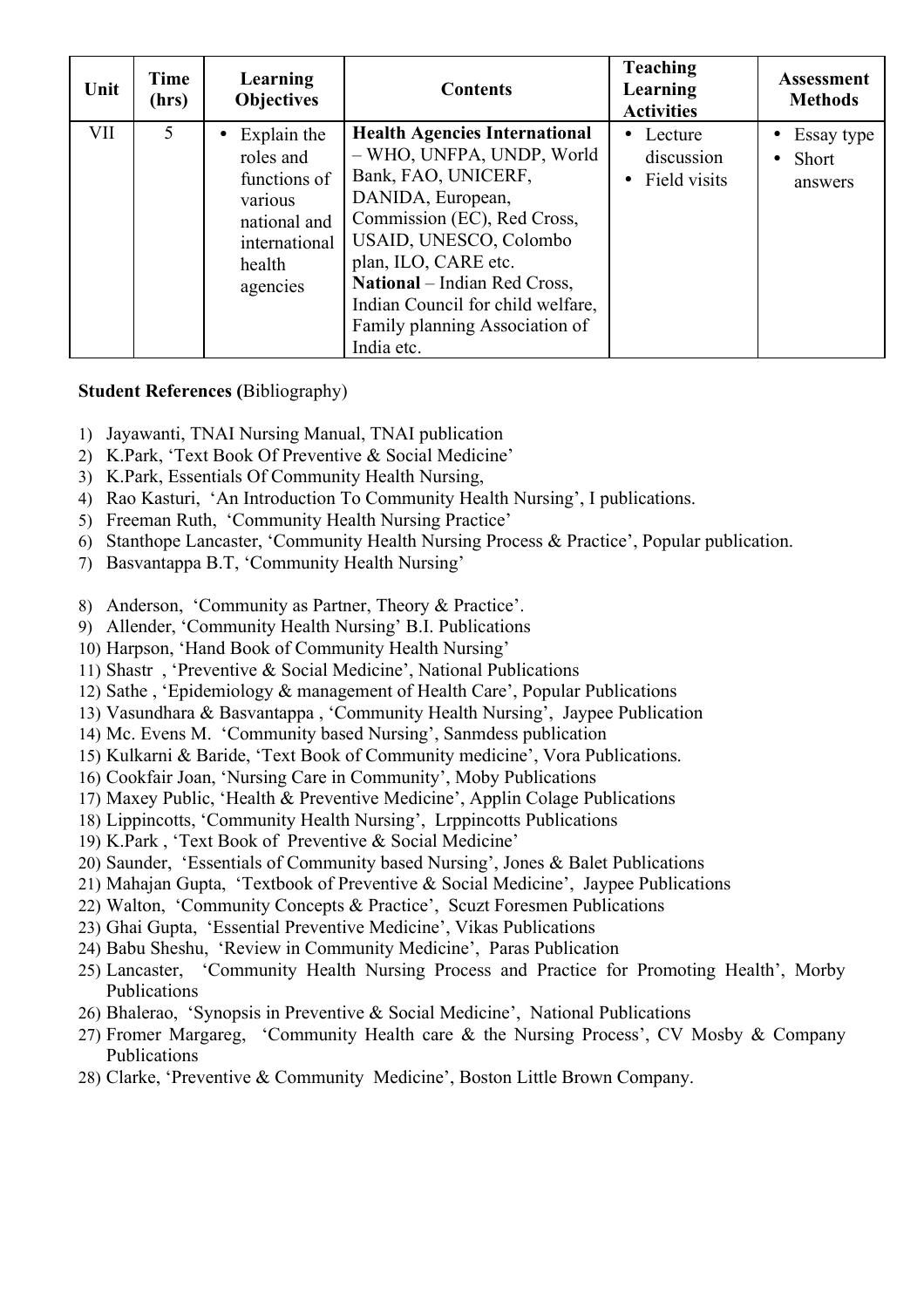# **COMMUNITY HEALTH NURSING – II – PRACITCAL**

Placement: Fourth Year Time: Practical – 135 hours

| <b>Areas</b> | <b>Duration</b> | <b>Objectives</b>                            | <b>Skills</b>                    | <b>Assignments</b>        | <b>Assessment</b>          |
|--------------|-----------------|----------------------------------------------|----------------------------------|---------------------------|----------------------------|
|              | (in week)       |                                              |                                  |                           | <b>Methods</b>             |
| Community    | 1 wk for        | Identify<br>$\bullet$                        | Community health<br>$\bullet$    | Community<br>$\bullet$    | $\bullet$<br>Assess        |
| health       | urban           | community                                    | survey                           | survey                    | clinical                   |
| nursing      | 4 wk for        | profile                                      | Community<br>$\bullet$           | report                    | performanc                 |
|              | rural           | Identify<br>$\bullet$                        | diagnosis                        | Family care               | e with                     |
|              |                 | prevalent                                    | Family care: Home                | study-1                   | rating scale               |
|              |                 | communicable                                 | adaptation of                    | Project $-1$<br>$\bullet$ | Evaluation<br>$\bullet$    |
|              |                 | and non-                                     | common                           | Health talk               | of                         |
|              |                 | communicable                                 | procedures                       | Case book                 | community                  |
|              |                 | diseases                                     | Home visit: Bag<br>$\bullet$     | recording                 | survey                     |
|              |                 | Diagnose health<br>$\bullet$                 | technique                        |                           | report                     |
|              |                 | needs of                                     | Organize and<br>$\bullet$        |                           | family care                |
|              |                 | Individual,                                  | conduct clinics                  |                           | study,                     |
|              |                 | families and                                 | antenatal,                       |                           | project and<br>health talk |
|              |                 | community                                    | postnatal, well                  |                           | Completion<br>$\bullet$    |
|              |                 | Plan, provide<br>$\bullet$                   | baby clinic, camps               |                           | of activity                |
|              |                 | and evaluate                                 | etc.                             |                           | record                     |
|              |                 | care                                         | Screen manage and                |                           |                            |
|              |                 | Participate in<br>$\bullet$<br>school health | referrals for:                   |                           |                            |
|              |                 |                                              | High risk<br>$\Box$              |                           |                            |
|              |                 | programme                                    | mothers and                      |                           |                            |
|              |                 | Participate in<br>lo<br>national health      | neonates<br>Accidents and        |                           |                            |
|              |                 |                                              | $\Box$<br>emergencies            |                           |                            |
|              |                 | programmes<br>Organize group<br>$\bullet$    | Illness: Physical<br>$\Box$      |                           |                            |
|              |                 | for self help                                | and mental                       |                           |                            |
|              |                 | and involve                                  | Disabilities<br>$\Box$           |                           |                            |
|              |                 | clients in their                             | Conduct delivery at<br>$\bullet$ |                           |                            |
|              |                 | own health                                   | center/home:                     |                           |                            |
|              |                 | activities                                   | episiotomy and                   |                           |                            |
|              |                 | Provide family<br>$\bullet$                  | suturing                         |                           |                            |
|              |                 | welfare services                             | Resuscitate<br>lo                |                           |                            |
|              |                 | Counsel and<br>٠                             | newborn                          |                           |                            |
|              |                 | educate                                      | School Health<br>$\bullet$       |                           |                            |
|              |                 | individual,                                  | programme                        |                           |                            |
|              |                 | family and                                   | Screen, Manage<br>❏              |                           |                            |
|              |                 | community                                    | refer children                   |                           |                            |
|              |                 | Collect vital<br>$\bullet$                   | Collaborate with<br>$\bullet$    |                           |                            |
|              |                 | health statistics                            | health and allied                |                           |                            |
|              |                 | Maintain<br>$\bullet$                        | agencies                         |                           |                            |
|              |                 | records $\&$                                 | Train and supervise<br>$\bullet$ |                           |                            |
|              |                 | reports                                      | health workers                   |                           |                            |
|              |                 |                                              | Provide family                   |                           |                            |
|              |                 |                                              | welfare services:                |                           |                            |
|              |                 |                                              | insertion of IUD                 |                           |                            |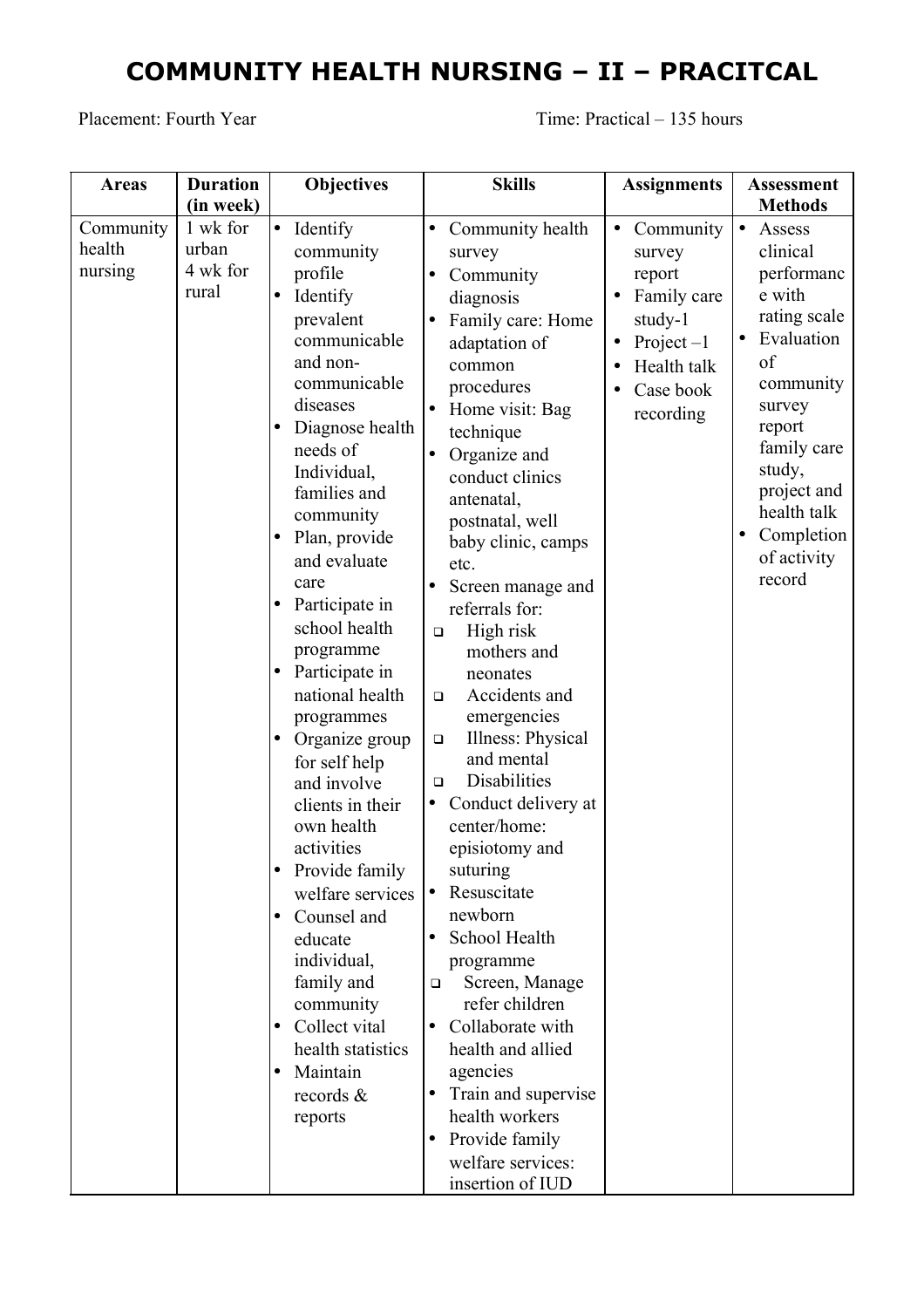| Counsel and<br>$\bullet$<br>teach<br>individual,<br>family and<br>community<br>about: HIV, TB,<br>Diabetes,<br>Hypertension,<br>Mental Health,<br>Adolescents,<br>elderly's health,<br>physically and<br>mentally<br>challenged<br>individuals etc.<br>Collect and<br>$\bullet$<br>calculate vital<br>health statistics<br>Document and<br>$\bullet$<br>maintain<br>Individual,<br>$\Box$<br>family and<br>administrativ<br>e records<br>Write reports<br>$\Box$<br>center,<br>disease, and<br>national<br>health | <b>Areas</b> | <b>Duration</b> | <b>Objectives</b> | <b>Skills</b> | <b>Assignments</b> | <b>Assessment</b> |
|-------------------------------------------------------------------------------------------------------------------------------------------------------------------------------------------------------------------------------------------------------------------------------------------------------------------------------------------------------------------------------------------------------------------------------------------------------------------------------------------------------------------|--------------|-----------------|-------------------|---------------|--------------------|-------------------|
|                                                                                                                                                                                                                                                                                                                                                                                                                                                                                                                   |              |                 |                   |               |                    |                   |
|                                                                                                                                                                                                                                                                                                                                                                                                                                                                                                                   |              | (in week)       |                   |               |                    | <b>Methods</b>    |
| projects.                                                                                                                                                                                                                                                                                                                                                                                                                                                                                                         |              |                 |                   | programme/    |                    |                   |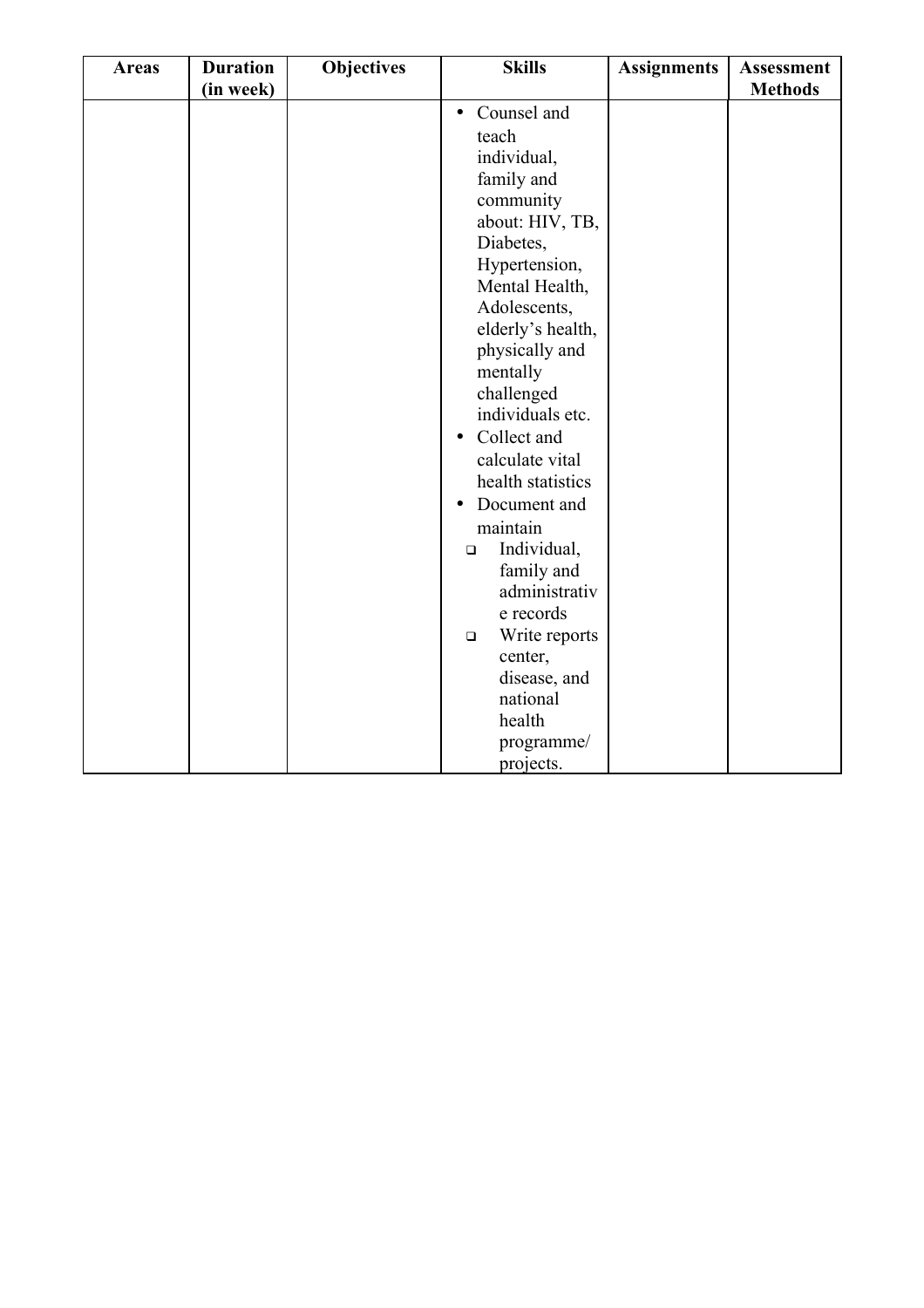## **Evaluation**

#### **Internal assessment**

| <b>Theory</b>        |                                    | Maximum marks 25 |
|----------------------|------------------------------------|------------------|
| $Midterm -$          | 50 Marks                           |                  |
| Prefinals $-$        | 75 Marks                           |                  |
|                      | $\text{TOTAL} - 125 \text{ Marks}$ |                  |
| <b>Convert to 15</b> |                                    |                  |

**Assignment** 

Seminar – 50 Marks

#### **Convert to 10 Marks**

| <b>Practical</b>          | Maximum marks 50 |  |  |
|---------------------------|------------------|--|--|
| Family Care Study -       | 50 Marks         |  |  |
| Health Talk $-$           | 100 Marks        |  |  |
| Procedure evaluation $-$  | 50 Marks         |  |  |
| Family Folders $(5x10)$ – | 50 Marks         |  |  |
| Clinical evaluation $-$   | 200 Marks        |  |  |
| Practical examination     |                  |  |  |
| $Midterm -$               | 50 Marks         |  |  |
| $Prefinal -$              | 50 Marks         |  |  |
|                           |                  |  |  |

**TOTAL – 550 Marks**

#### **External assessment**

| University examination |          |
|------------------------|----------|
| Theory                 | Marks 75 |
| Practical              | Marks 50 |

Below mentioned assignment have to be completed during clinical posting, however they are not for evaluation.

Group project 01(Exhibition/ Street Play/ Puppet Show) Survey report  $-0$ 1 Daily diary –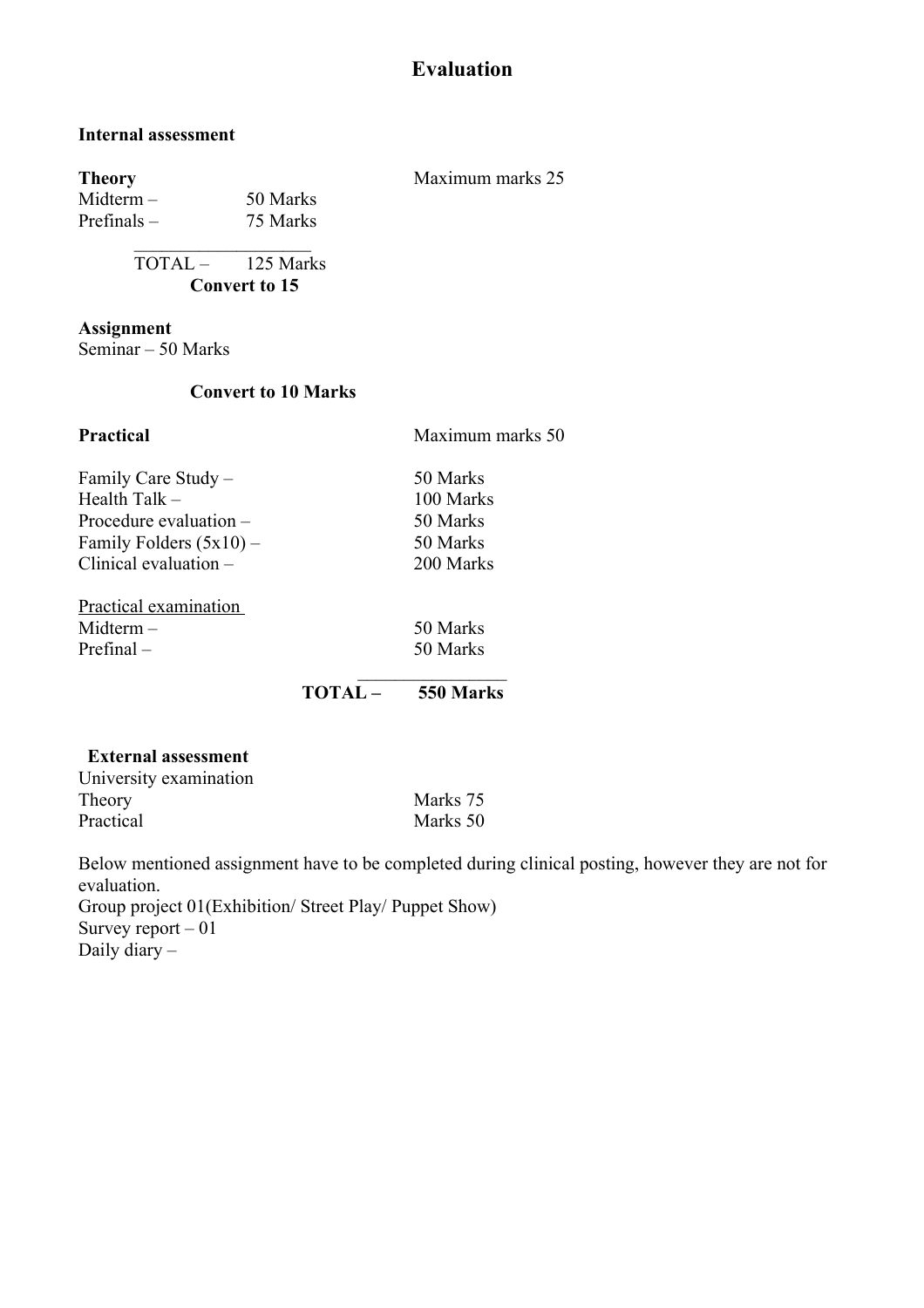#### **FAMILY CARE STUDY (FORMAT)**

**I** Initial Data

- 1. Name of head of family
- 2. Address
- 3. Date of visit commenced
- 4. Date of visit conducted

#### **II** Bio data

| Name of | Relation |    | Socio Economic Health |     |           |       |               |               |               |   |  |  |
|---------|----------|----|-----------------------|-----|-----------|-------|---------------|---------------|---------------|---|--|--|
| Family  | With     |    |                       |     |           |       |               |               |               |   |  |  |
| Member  | Head of  |    |                       |     |           |       |               |               |               |   |  |  |
|         | Family   |    |                       |     |           |       |               |               |               |   |  |  |
|         |          | Ag | <b>Se</b>             | Edn | Occupatio | Incom | Marital       | Healt         | Nutritiona    |   |  |  |
|         |          | e  | X                     |     | n         | e     | <b>Status</b> | h             |               | D |  |  |
|         |          |    |                       |     |           |       |               | <b>Status</b> | <b>Status</b> |   |  |  |
|         |          |    |                       |     |           |       |               |               |               |   |  |  |

| Immunization |     |   |       |  |  |         |                |           |        |  |
|--------------|-----|---|-------|--|--|---------|----------------|-----------|--------|--|
| <b>BCG</b>   | DPT |   | Polio |  |  | Measles | <b>Booster</b> | Any Other | Remark |  |
|              |     | ∸ |       |  |  |         |                |           |        |  |
|              |     |   |       |  |  |         |                |           |        |  |
|              |     |   |       |  |  |         |                |           |        |  |

#### **III** Resources

- A. Community Resource used by family members
	- a. Regular
	- b. In emergencies

#### B. Financial

- a. Monthly family income
- b. Possessions
- c. Cattle & pets
- d. Numbers of dependents
- e. Monthly pattern of family expenditure
- f. i. Food
	- ii. Education
	- iii. Medical
	- iv. Electricity bill
	- v. Clothing & entertainment

## **IV** Environment

- A. Community
- Socio economic Status
- Cleanliness
- Water Facility
- Toilet
- Location of Slum area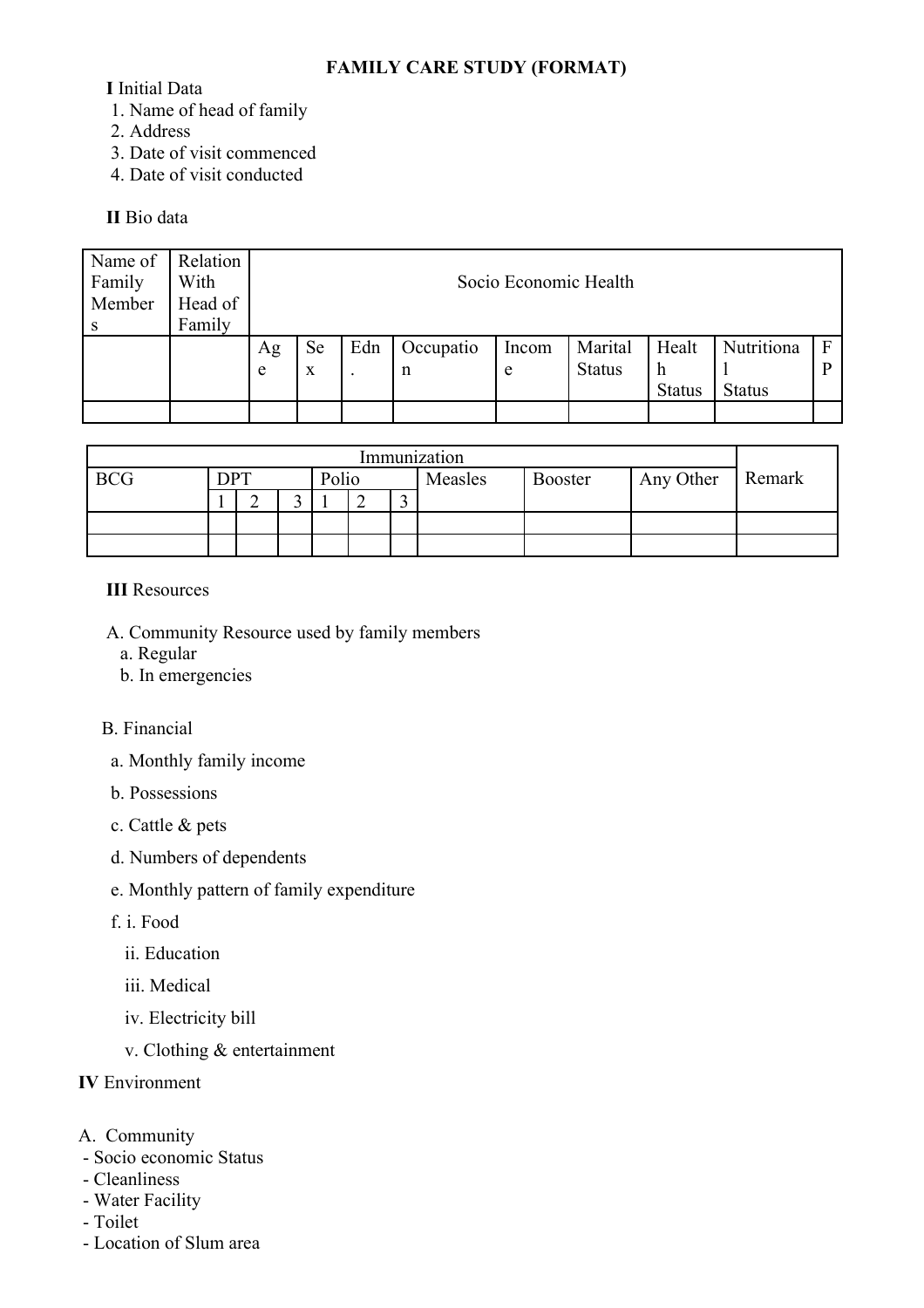- B. Family
- Environmental hygiene
- Toilets
- Sewage Sullage
- Water disposal
- C. Physical Environment
- 1. Housing location
- 2. Type of floor
- 3. Lighting
- 4. Ventilltion
- 5. Water supply
- 6. Attitude towards drinking
- 7. Waste disposal
	- Garbage
	- Latrines
	- Liquid Waste
	- Mosquitoes & fly breeds
- **V** Social Environment
	- 1. Type of community
	- 2. Socio economic background
	- 3. Relationship among family members
	- 4. Relationship with neighbors
	- 5. Relationship with others
	- 6. Common Health Habits
		- a. In community
		- b. In family
	- 7. Family concept about health
	- 8. family concept about disease
		- a. In community
		- b. In Family
	- 9. Festival celebration
		- a. In community
		- b. In family
- 10. Number of working mothers
	- a. In community
	- b. In family
- 11. Care during pregnancy
	- a. In community
	- b. In family
- 12. Care of infant
	- a. In community
	- b. In family
- 13. Concept about education
	- a. In community
	- b. In family
- 14. Concept about girls education
	- a. In community
	- b. In family
- 15. Knowledge & attitudes of people towards health
	- a. In community
	- b. In family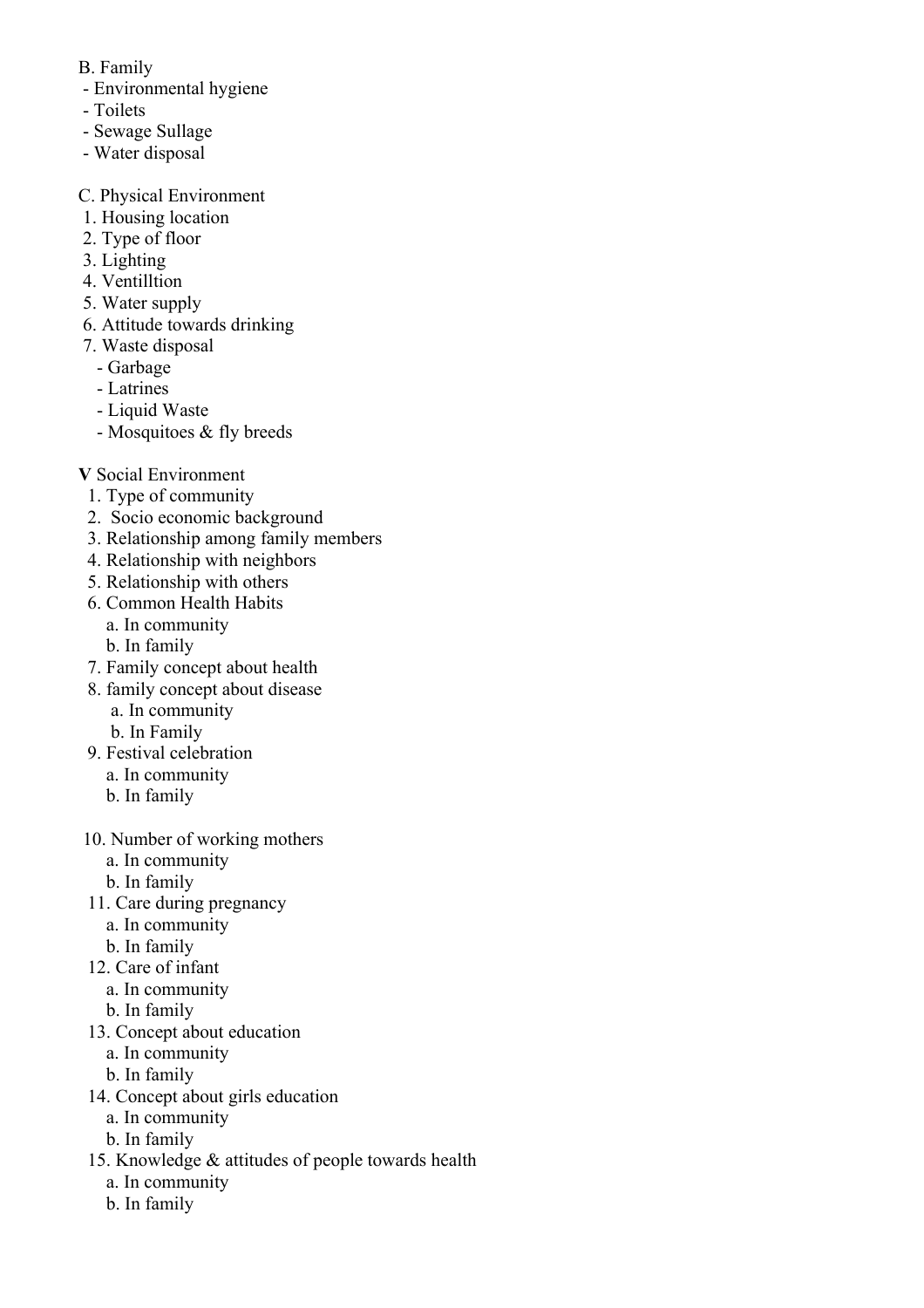#### **VI** Family Health

- 1. Health of family past  $\&$  present
- 2. Gynaec & Obst. history of female adults

#### **VII**. Nutrition

## **VIII.** Family life style

- a. Basic life style of family
- b. Family decision-making pattern
- c. Family relationship & communication
- d. Family response in crisis situation
- e. Family attitude towards health

Nursing Care Plan

Summary:

Conclusion :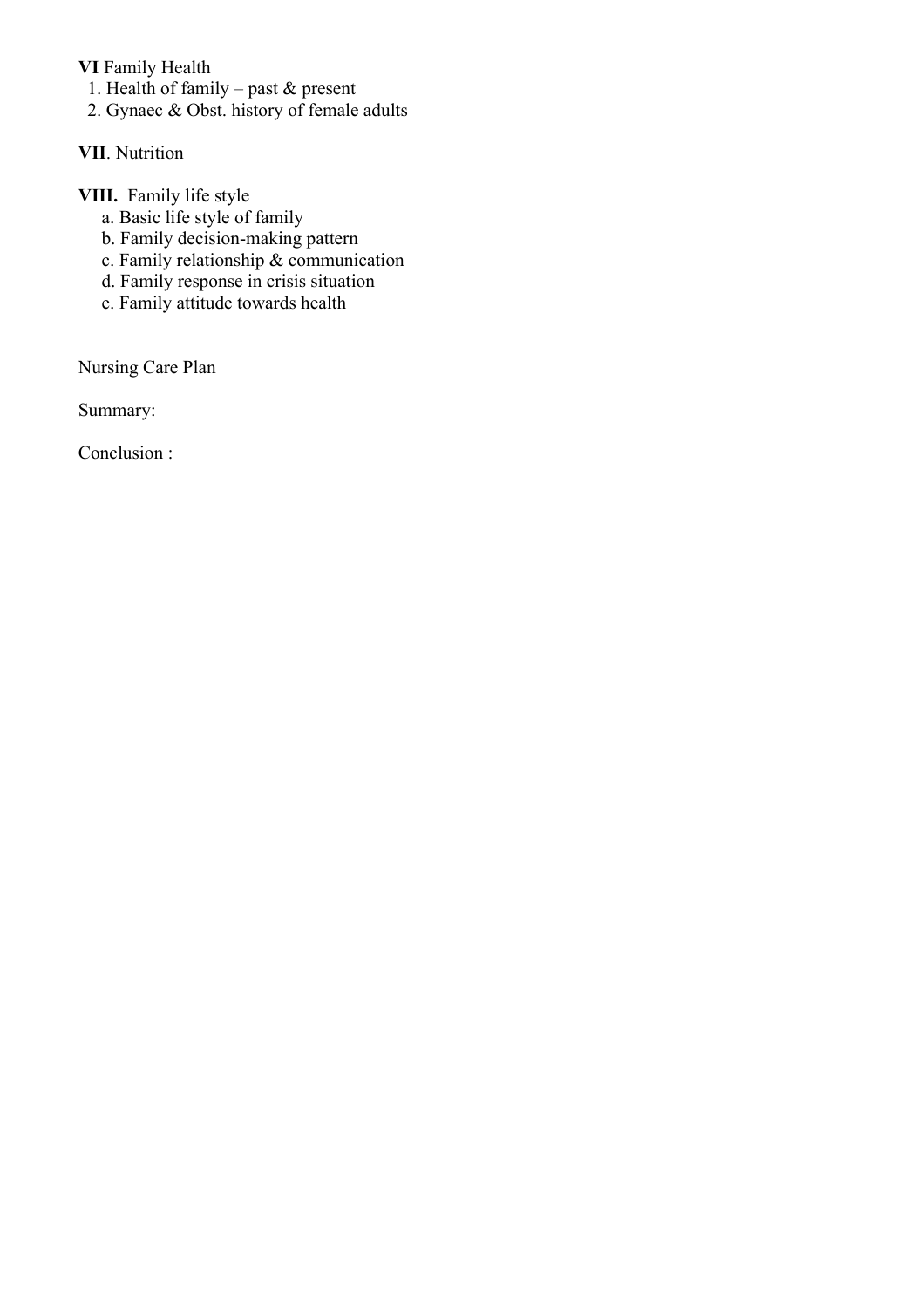| <b>FAMILY CARE STUDY (EVALUATION CRITERIA)</b> |
|------------------------------------------------|
| 50 MARKS                                       |

| Sr.          | Particular                              | <b>TOTAL</b>                                      | <b>MARKS</b>   | <b>TOTAL</b> |
|--------------|-----------------------------------------|---------------------------------------------------|----------------|--------------|
| No.          |                                         | <b>MARK</b>                                       | <b>OBTAINE</b> |              |
|              |                                         | S                                                 | D              |              |
| $\mathbf I$  | Personal and professional               |                                                   |                |              |
|              | qualities                               |                                                   |                |              |
|              | 1. Grooming                             | 1                                                 |                |              |
|              | $\overline{2}$ .<br>Mannerisms          | $\mathbf{1}$                                      |                |              |
|              | 3. Language                             | $\mathbf{1}$                                      |                |              |
|              | 4. Voice                                | $\mathbf{1}$                                      |                |              |
|              | 5. Confident                            | 1                                                 |                |              |
| $\mathbf{I}$ | Identification of family                |                                                   |                |              |
|              | 1. Type of family                       | $\mathbf{1}$                                      |                |              |
|              | Initial data<br>2 <sup>1</sup>          | $\mathbf{1}$                                      |                |              |
|              | 3 <sub>1</sub><br>Basic information     | $\mathbf{1}$                                      |                |              |
|              | 4. Resources used                       | 1                                                 |                |              |
|              | 5. Environment                          | 6                                                 |                |              |
|              |                                         |                                                   |                |              |
| III          | <b>FAMILY HEALTH</b>                    |                                                   |                |              |
|              | 1. Health of each member                | $\overline{c}$                                    |                |              |
|              | 2. Gynae & Obstetric health             |                                                   |                |              |
|              | 3. Nutritional data                     | $\begin{array}{c}\n2 \\ 2 \\ 2 \\ 2\n\end{array}$ |                |              |
|              | 4. Rest & sleep                         |                                                   |                |              |
|              | 5. Use of health resources              |                                                   |                |              |
|              | 6. Family planning status               |                                                   |                |              |
|              | 7. Health practices for each            | $\overline{2}$                                    |                |              |
|              | member                                  |                                                   |                |              |
|              | 8. Family life style                    | $\overline{2}$                                    |                |              |
| IV           | <b>NURSING CARE</b>                     |                                                   |                |              |
|              | Identification of needs $\&$<br>$1_{-}$ | $\overline{2}$                                    |                |              |
|              | problems                                |                                                   |                |              |
|              | 2. Aims& Objectives                     | $\overline{2}$                                    |                |              |
|              | 3. Nursing interventions                | 8                                                 |                |              |
|              | 4. Evaluation of care given             | $\overline{4}$                                    |                |              |
|              | 5. Self assessment                      | 3                                                 |                |              |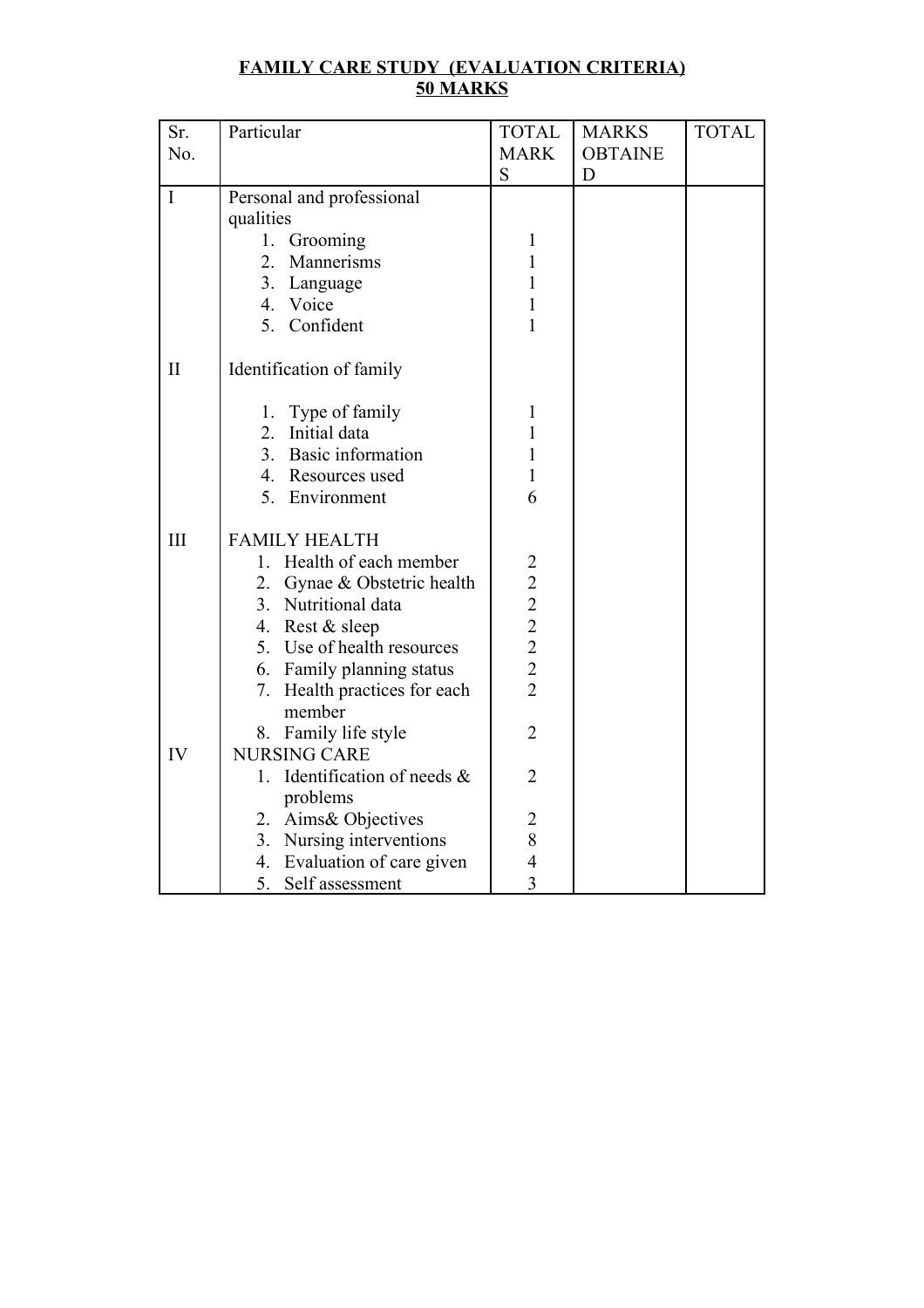#### **COMMUNITY HEALTH NURSING HEALTH TALK FORMAT**

|               | Name of the student: |      |          |                |     |     |            |
|---------------|----------------------|------|----------|----------------|-----|-----|------------|
| Topic:        |                      |      |          |                |     |     |            |
|               | Group to be taught:  |      |          |                |     |     |            |
| A.V. aids:    |                      |      |          |                |     |     |            |
| Area:         |                      |      |          |                |     |     |            |
|               | Date & Time:         |      |          |                |     |     |            |
|               | Method of teaching:  |      |          |                |     |     |            |
| Language:     |                      |      |          |                |     |     |            |
| Aim:          |                      |      |          |                |     |     |            |
|               | Specific objectives: |      |          |                |     |     |            |
| Introduction: |                      |      |          |                |     |     |            |
|               | Sr.                  | Time | Specific | Subject matter | T/L | A.V | Evaluation |

Summary Bibliography

No.

### **EVALUATION FORMAT FOR HEALTH TALK**

| <b>AREA OF EXPERIENCE:</b> |  |
|----------------------------|--|
| PERIOD OF EXPERIENCE:      |  |
| <b>SUPERVISOR:</b>         |  |

Total 100 Marks

activity

aids

Scores:  $5 =$  Excellent,  $4 =$  Very good,  $3 =$  Good,  $2 =$  Satisfactory / fair,  $1 =$  Poor

objectives

| Sr. No. | Particular                                     | 1 | 2 | 3 | $\boldsymbol{4}$ | 5 |
|---------|------------------------------------------------|---|---|---|------------------|---|
| 1       | I) Planning and organization                   |   |   |   |                  |   |
|         | a) Formulation of attainable objectives        |   |   |   |                  |   |
|         | b) Adequacy of content                         |   |   |   |                  |   |
|         | c) Organization of subject matter              |   |   |   |                  |   |
|         | d) Current knowledge related to subject Matter |   |   |   |                  |   |
|         | e) Suitable A.V.Aids                           |   |   |   |                  |   |
|         | <b>II)</b> Presentation:                       |   |   |   |                  |   |
|         | a) Interesting                                 |   |   |   |                  |   |
|         | b) Clear Audible                               |   |   |   |                  |   |
|         | c) Adequate explanation                        |   |   |   |                  |   |
|         | d) Effective use of A.V. Aids                  |   |   |   |                  |   |
|         | e) Group Involvement                           |   |   |   |                  |   |
|         | f) Time Limit                                  |   |   |   |                  |   |
|         | <b>III)</b> Personal qualities:                |   |   |   |                  |   |
|         | a) Self confidence                             |   |   |   |                  |   |
|         | b) Personal appearance                         |   |   |   |                  |   |
|         | c) Language                                    |   |   |   |                  |   |
|         | d) Mannerism                                   |   |   |   |                  |   |
|         | e) Self awareness of strong $&$ weak points    |   |   |   |                  |   |
|         | IV) Feed back:                                 |   |   |   |                  |   |
|         | a) Recapitulation                              |   |   |   |                  |   |
|         | b) Effectiveness                               |   |   |   |                  |   |
|         | c) Group response                              |   |   |   |                  |   |
|         | V) Submits assignment on time                  |   |   |   |                  |   |

Signature of the student Signature of the teacher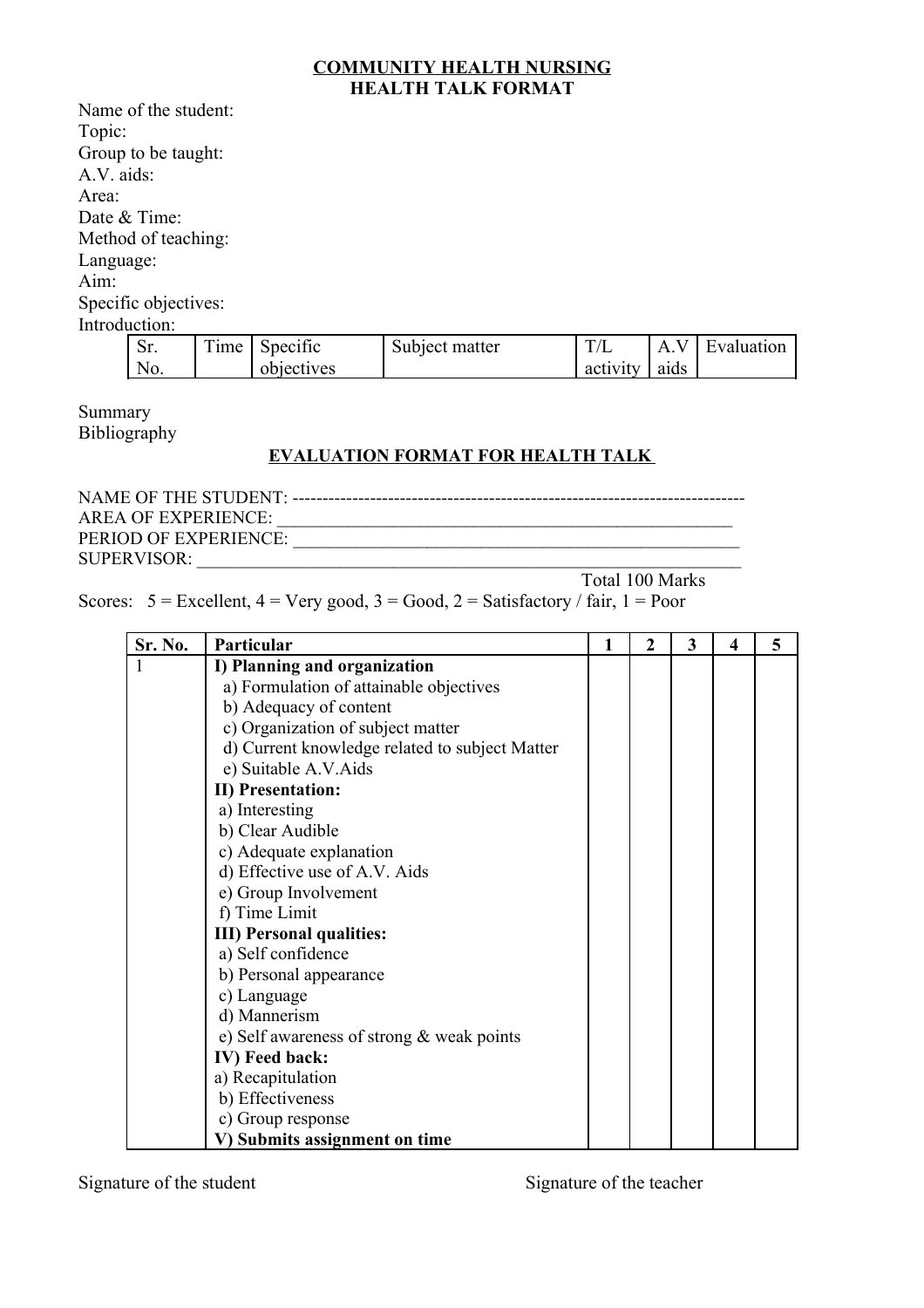#### **EVALUATION CRITERIA FOR PROCEDURE EVALUATION USING BAG TECHNIQUE**

NAME OF THE STUDENT: -----------------------------------------------------------------------------------

# AREA OF EXPERIENCE: \_\_\_\_\_\_\_\_\_\_\_\_\_\_\_\_\_\_\_\_\_\_\_\_\_\_\_\_\_\_\_\_\_\_\_\_\_\_\_\_\_\_\_\_\_\_\_\_\_\_\_\_\_\_\_\_\_

PERIOD OF EXPERIENCE: \_\_\_\_\_\_\_\_\_\_\_\_\_\_\_\_\_\_\_\_\_\_\_\_\_\_\_\_\_\_\_\_\_\_\_\_\_\_\_\_\_\_\_\_\_\_\_\_\_\_\_\_\_\_\_

SUPERVISOR: \_\_\_\_\_\_\_\_\_\_\_\_\_\_\_\_\_\_\_\_\_\_\_\_\_\_\_\_\_\_\_\_\_\_\_\_\_\_\_\_\_\_\_\_\_\_\_\_\_\_\_\_\_\_\_\_\_\_\_\_\_\_\_\_\_\_

|         | $Total - 50$                                                                        |  |   |   |   |   |  |  |  |  |  |  |
|---------|-------------------------------------------------------------------------------------|--|---|---|---|---|--|--|--|--|--|--|
| Scores: | $5 =$ Excellent, $4 =$ Very good, $3 =$ Good, $2 =$ Satisfactory / fair, $1 =$ Poor |  |   |   |   |   |  |  |  |  |  |  |
| Sr. No. | Particular                                                                          |  | 2 | 3 | 4 | 5 |  |  |  |  |  |  |
| 1)      | Approach to the family                                                              |  |   |   |   |   |  |  |  |  |  |  |
| 2)      | Selection of procedures based on family needs                                       |  |   |   |   |   |  |  |  |  |  |  |
| 3)      | Preparation of the bag for the procedure                                            |  |   |   |   |   |  |  |  |  |  |  |
| 4)      | Caring out all the steps of procedure correctly                                     |  |   |   |   |   |  |  |  |  |  |  |
| 5)      | Scientific principles followed while doing procedure                                |  |   |   |   |   |  |  |  |  |  |  |
| 6)      | Involvement of family while doing procedure                                         |  |   |   |   |   |  |  |  |  |  |  |
| 7)      | Post care of bag and equipment                                                      |  |   |   |   |   |  |  |  |  |  |  |
| 8)      | Health education while during and the procedure                                     |  |   |   |   |   |  |  |  |  |  |  |
| 9)      | Disposal of waste                                                                   |  |   |   |   |   |  |  |  |  |  |  |
| 10)     | Recording and reporting                                                             |  |   |   |   |   |  |  |  |  |  |  |

#### **FAMILY FOLDER FORMAT**

Learners Name :

Family Name :

Address :

Date Of Service

Directions :

### BASIC INFORMATION

| Name |  | 1n<br>Family | Age   Sex   Position   Occupation   Education   Language   Nutritional   Health   Health<br>Income | Spoken | <b>Status</b> | Status   Problems |
|------|--|--------------|----------------------------------------------------------------------------------------------------|--------|---------------|-------------------|
|      |  |              |                                                                                                    |        |               |                   |
|      |  |              |                                                                                                    |        |               |                   |

#### 2. RESOURCES (COMMUNITY RESOURCES IN EMERGENCY)

| Resources<br>Provided | Location | Member Using | Reason | Frequency |
|-----------------------|----------|--------------|--------|-----------|
|                       |          |              |        |           |
|                       |          |              |        |           |

3. PHYSICAL & SOCIAL ENVIRONMENT

a) Community

b) Family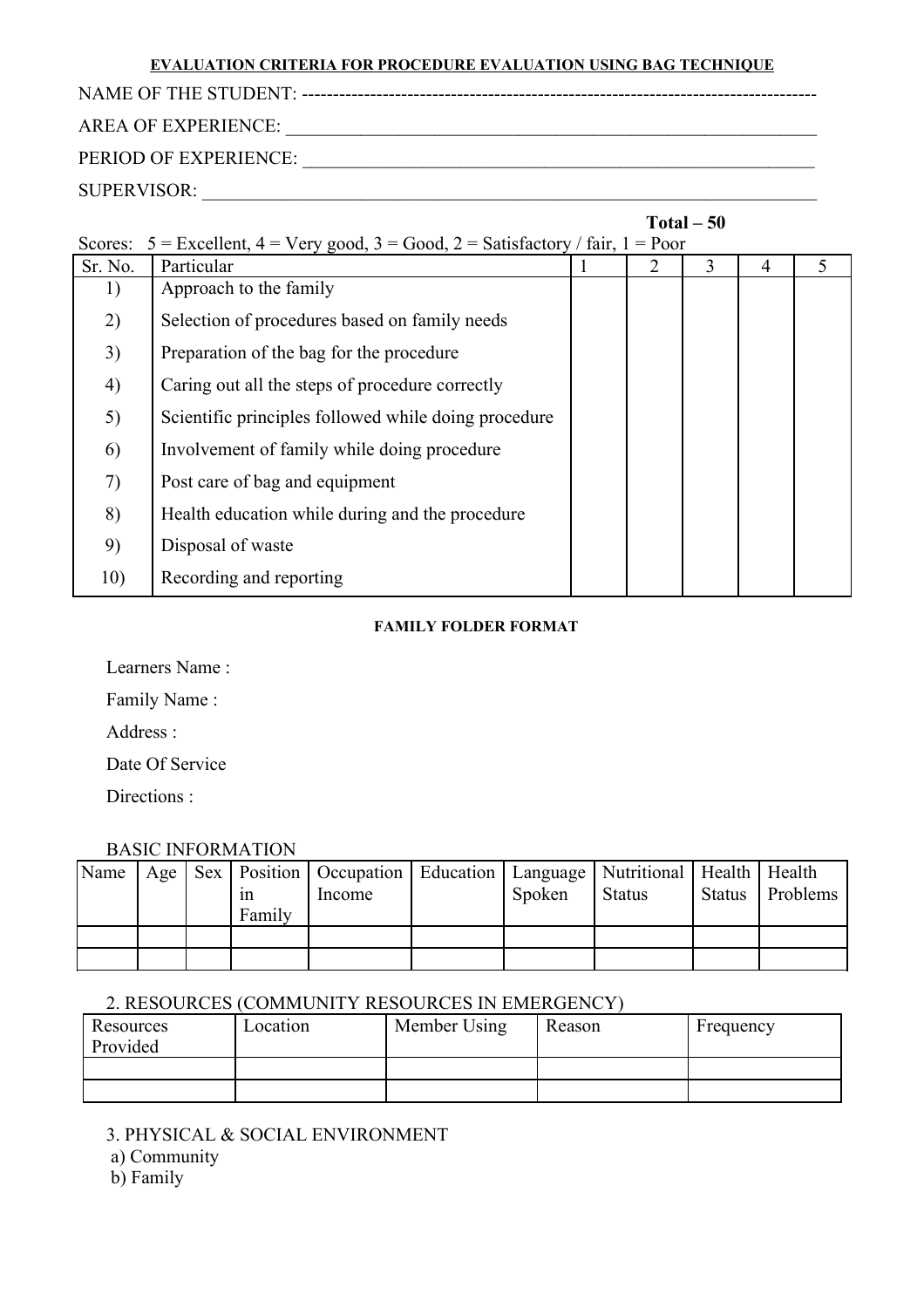#### 4. FAMILY HEALTH

| Name |  | Age   Height   Weight   Immunizations   Habits/ |                    | Developmental   Summary   Current |                    |             |
|------|--|-------------------------------------------------|--------------------|-----------------------------------|--------------------|-------------|
|      |  |                                                 | Addictions   Stage |                                   | of Health   Status |             |
|      |  |                                                 |                    |                                   | History            | including   |
|      |  |                                                 |                    |                                   |                    | Medications |
|      |  |                                                 |                    |                                   |                    |             |
|      |  |                                                 |                    |                                   |                    |             |

- 5. Family Health Practice
- a. Nutritional status diet, meal pattern, shopping habits, knowledge of good nutrition.
- b. Recreation & exercise
- c. Sleeping pattern.
- d. Family use of health resource, person responsible for health care decision-making
- e. Any other attitudes, which significantly relate to health status.
- f. Family strengths & limitations related to their health practice
- 6. Family life style
- a. Basic life style
- b. Inter family relationship & communication pattern
- c. Family decision-making
- d. Family response in crisis
- e. Dominant values of family
- f. Family attitude towards health care  $\&$  health care providers
- 7. Nursing Care Plan
- 8. Student remarks
- a. How did family perceive overall expenses of your visit (give supportive data)
- b. Discuss achievement of goals & nursing interventions
- c. In what aspect of nursing practice did your experience most growth & in what area would you like to improve?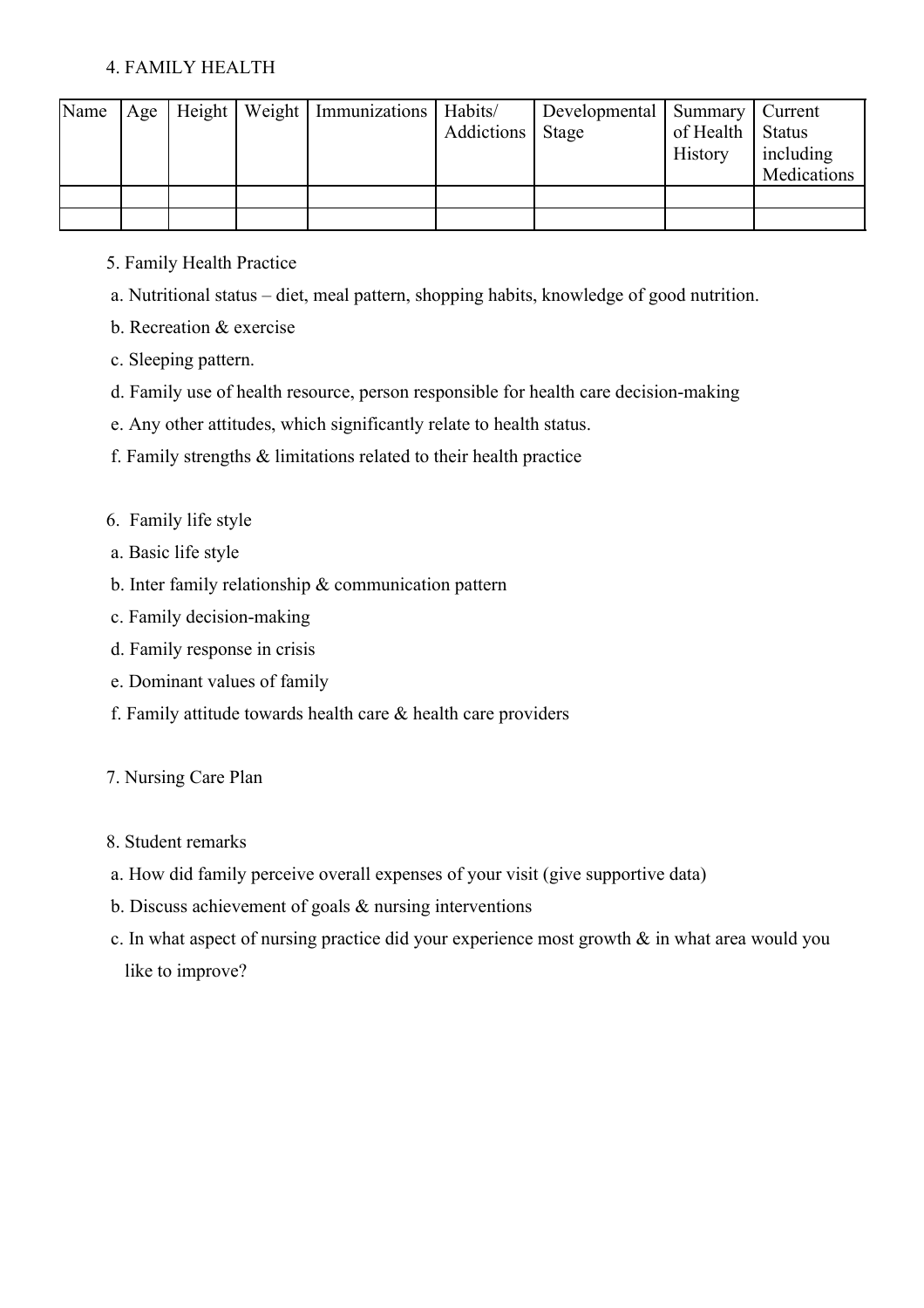#### **FAMILY FOLDERS 10 marks**

| Sr. No. | Particular            |  |  | <br>Score |
|---------|-----------------------|--|--|-----------|
|         | <b>Subject Matter</b> |  |  |           |
|         | Nursing Care Plan     |  |  |           |

#### **CLINICAL EVALUATION**

| Name of the student  |                 |
|----------------------|-----------------|
| Area of experience   |                 |
| Period of experience |                 |
| Supervisor           |                 |
|                      | Total 100 Marks |

Scores:  $5 =$  Excellent,  $4 =$  Very good,  $3 =$  Good,  $2 =$  Satisfactory / fair,  $1 =$  Poor

| Sr. No.      | Particular                                   | 1 | $\overline{2}$ | 3 | $\overline{4}$ | 5 |  |  |
|--------------|----------------------------------------------|---|----------------|---|----------------|---|--|--|
| I            | <b>Personal and Professional Qualities:</b>  |   |                |   |                |   |  |  |
|              | a) Leadership                                |   |                |   |                |   |  |  |
|              | b) Punctuality                               |   |                |   |                |   |  |  |
|              | c) Grooming                                  |   |                |   |                |   |  |  |
|              | d) Relationship with others                  |   |                |   |                |   |  |  |
|              | e) Attitude Towards suggestions              |   |                |   |                |   |  |  |
| $\mathbf{I}$ | <b>Assessment In Home and Clinic:</b>        |   |                |   |                |   |  |  |
|              | a) History taking                            |   |                |   |                |   |  |  |
|              | b) Physical assessment                       |   |                |   |                |   |  |  |
|              | c) Assisting $&$ guiding for investigation   |   |                |   |                |   |  |  |
|              | d) Home / clinic observation of signs $\&$   |   |                |   |                |   |  |  |
|              | symptoms                                     |   |                |   |                |   |  |  |
|              | e) Identification of needs & problems        |   |                |   |                |   |  |  |
| Ш            | <b>Planning</b>                              |   |                |   |                |   |  |  |
|              | a) Selection of priority needs / problems    |   |                |   |                |   |  |  |
|              | b) Setting objectives                        |   |                |   |                |   |  |  |
|              | c) Planning appropriate interventions        |   |                |   |                |   |  |  |
|              | d) Resource allocation                       |   |                |   |                |   |  |  |
| IV           | <b>Implementation:</b>                       |   |                |   |                |   |  |  |
|              | a) Approach to family & manner of greeting   |   |                |   |                |   |  |  |
|              | b) Explaining the purpose of visit to family |   |                |   |                |   |  |  |
|              | c) Providing home care                       |   |                |   |                |   |  |  |
|              | d) Doing simple procedure at home/Clinic     |   |                |   |                |   |  |  |
|              | e) Assisting in clinical services            |   |                |   |                |   |  |  |
|              | f) Giving health education in home clinic    |   |                |   |                |   |  |  |
|              | g) Recording and reporting                   |   |                |   |                |   |  |  |
| $\mathbf{V}$ | <b>Evaluation:</b>                           |   |                |   |                |   |  |  |
|              | a) Health teaching                           |   |                |   |                |   |  |  |
|              | b) Family care                               |   |                |   |                |   |  |  |
|              | c) Self assessment                           |   |                |   |                |   |  |  |
|              | d) Submitting assignment on time             |   |                |   |                |   |  |  |

Remarks: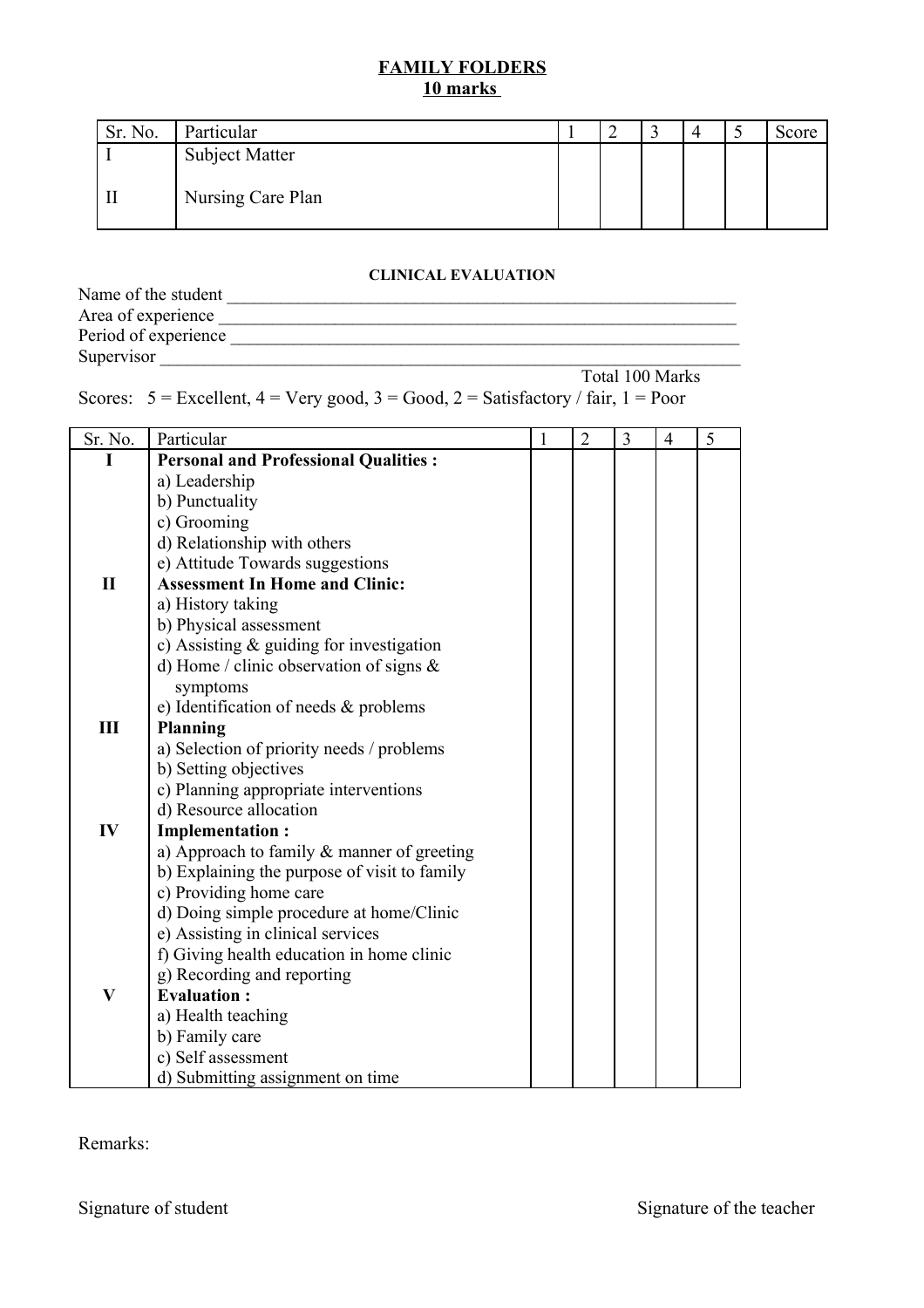#### **COMMUNITY SURVEY REPORT FORMAT**

#### INTRODUCTION

Objectives:

- To assess the area & identify health problems of people
- To understand the socioeconomic status of the community
- To identify the sources of health services available in community
- To identify various health practices prevailing in the community

Community as a place – boundaries, environment, housing

Community as a social system –recreational facilities, transportation, stores & shops, official health agencies, communication media, education, socioeconomic status, occupational status, social activities related to health.

Health problems and needs in the area Conclusion

#### **SURVEY REPORT**

- Sr. No. Particular
	- 1 Introduction
	- $\mathfrak{D}$ Community as a place
		- Boundary
		- Environment
		- Housing
	- 3 Social system

4

5

- Recreational facilities
- Transportation
- Stores & Shops
- Official health Agencies
- Communication media
- Education
- Socioeconomic status
- Occupational Status
- Social activities related to health
- Planning and organization
	- Formulation of objectives
	- Selection of method of presentation
	- Adequacy of content
	- Organisation of Subject matter
	- Presentation
- 6 Individual participation Submission on time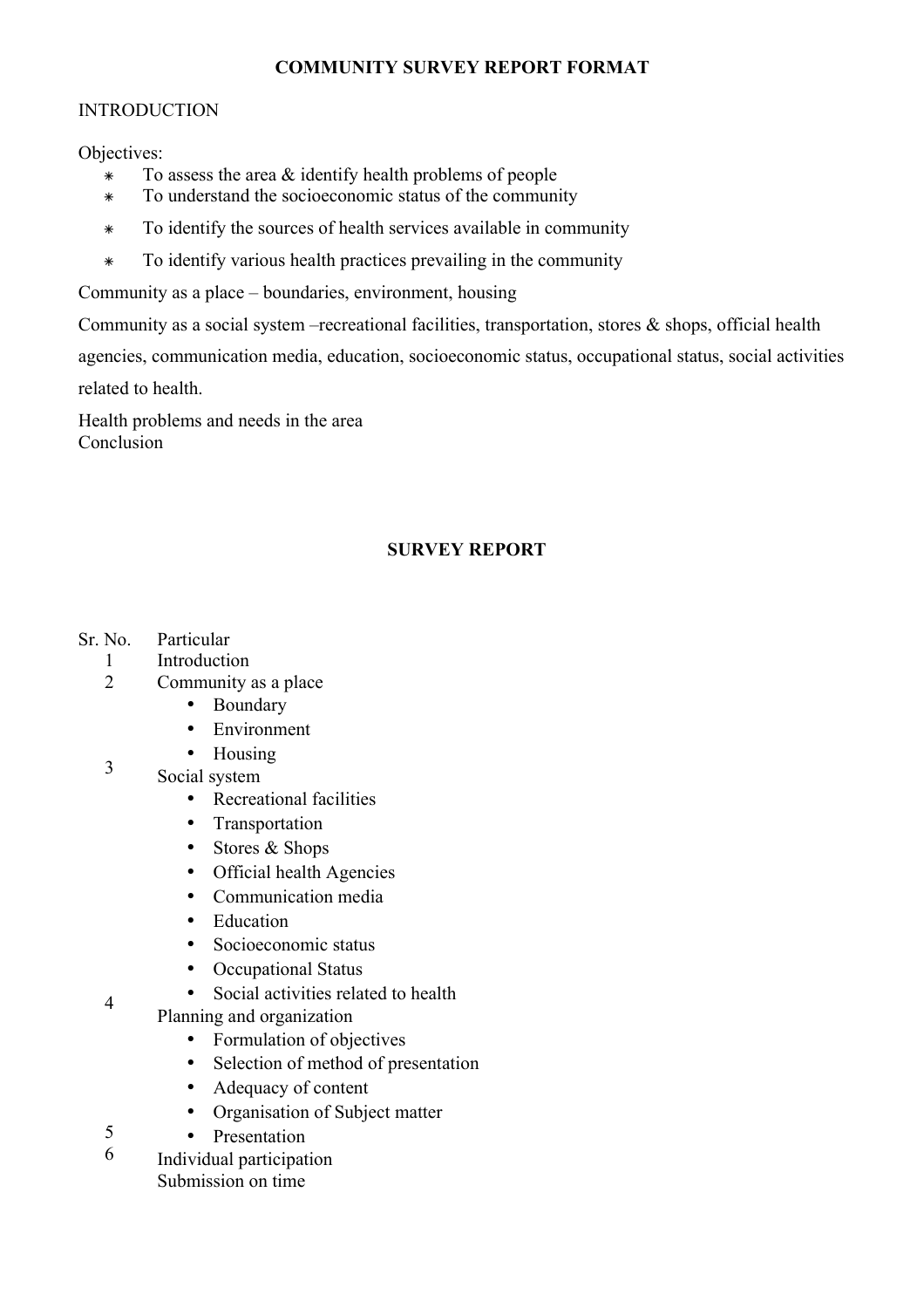### **DAILY DAIRY**

NAME OF THE STUDENT: ----------------------------------------------------------------------------------- AREA OF EXPERIENCE: \_\_\_\_\_\_\_\_\_\_\_\_\_\_\_\_\_\_\_\_\_\_\_\_\_\_\_\_\_\_\_\_\_\_\_\_\_\_\_\_\_\_\_\_\_\_\_\_\_\_\_\_\_\_\_\_\_ PERIOD OF EXPERIENCE: SUPERVISOR:

#### Sr. No. Particular

- 1 Activities planned
- 2 Activities done

#### **ASSIGNMENT FORMAT FOR GROUP SEMINAR**

- 1. Introduction to the topic
- 2. Concept, Definition
- 3. History
- 4. Subject matter
- 5. Application in nursing field
- 6. Summary
- 7. Conclusion
- 8. References

#### **VISITS SUGGESTED**

#### **I Community Resources For Self & Family**

- 1. Trauma center
- 2. Old Age Home
- 3. Orphanage
- 4.Home for physically & mentally challenged individuals
- 5. Home for Destitutes

#### **II Social Nurse affecting health**

- 1. Mahila Mandal
- 2. Food & Adulteration Lab
- 3. Community Kitchen
- 4. NARI

#### **III. Others**

- 1. Family Welfare Bureau
- 2. Industrial Visit
- 3. IEC Bureau
- $4$  BDO.
- 5. Gram Panchayat
- 6. Zilla Parishad
- 7. Panchayat Samiti
- 8. PHC
- 9. Sub Center
- 10. Rural Hospital
- 11. Community Health Center
- 12. Anganwadi

Above visits should be completed in related subject during 4 years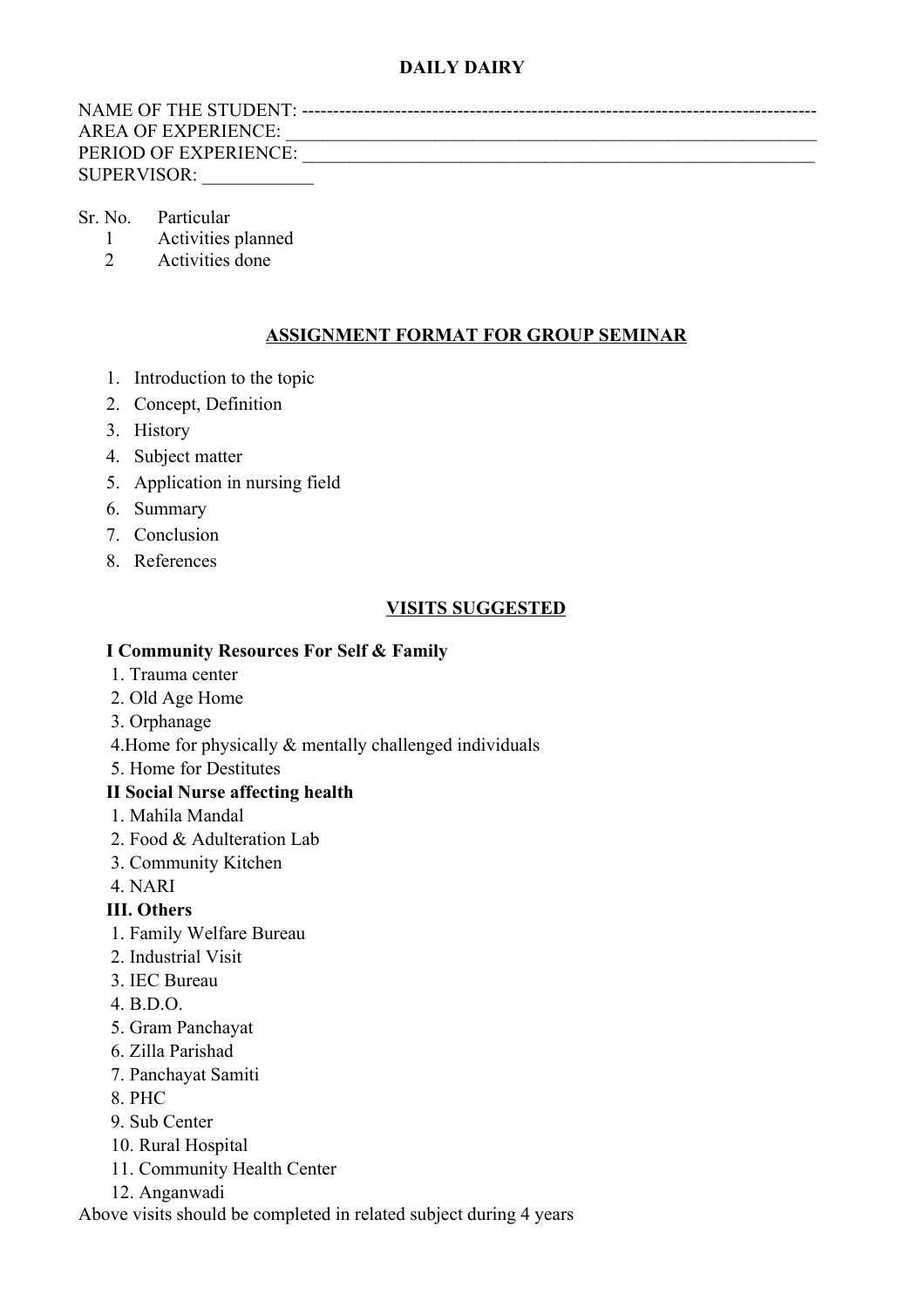#### **Maharashtra University of Health Sciences External Practical Evaluation Guidelines IV Basic B.Sc Nursing Subject:- Community Health Nursing 50 Marks**

**Internal Examiner 25 Marks Nursing Procedure (Home visit) (15 marks) 15 marks** • Approach to family 3 • Selection of need based procedure 3 • Bag Technique(Skills in performing procedure) 4 • Follow the scientific principles 3 • Post care of bag and equipment 2 **Viva (10 Marks) 10 Marks** • Health planning and national health policies 2 • Family health care 3 • Role and responsibilities of CHN in primary health care 3 • National and International agencies 2 **External Examiner 25 Marks Nursing Process (Health Education) (15 Marks) 15 marks** • Need based health teaching 3 • Content, Organization and Presentation 4 • Used of A.V.aids 3 • Professional qualities 3 • Effectiveness 2 **Viva (10 Marks) 10 Marks** • National Health and family welfare programmes 3 • Public health and community health nursing administration 3 • Health Care delivery system (Rural and Urban) 4